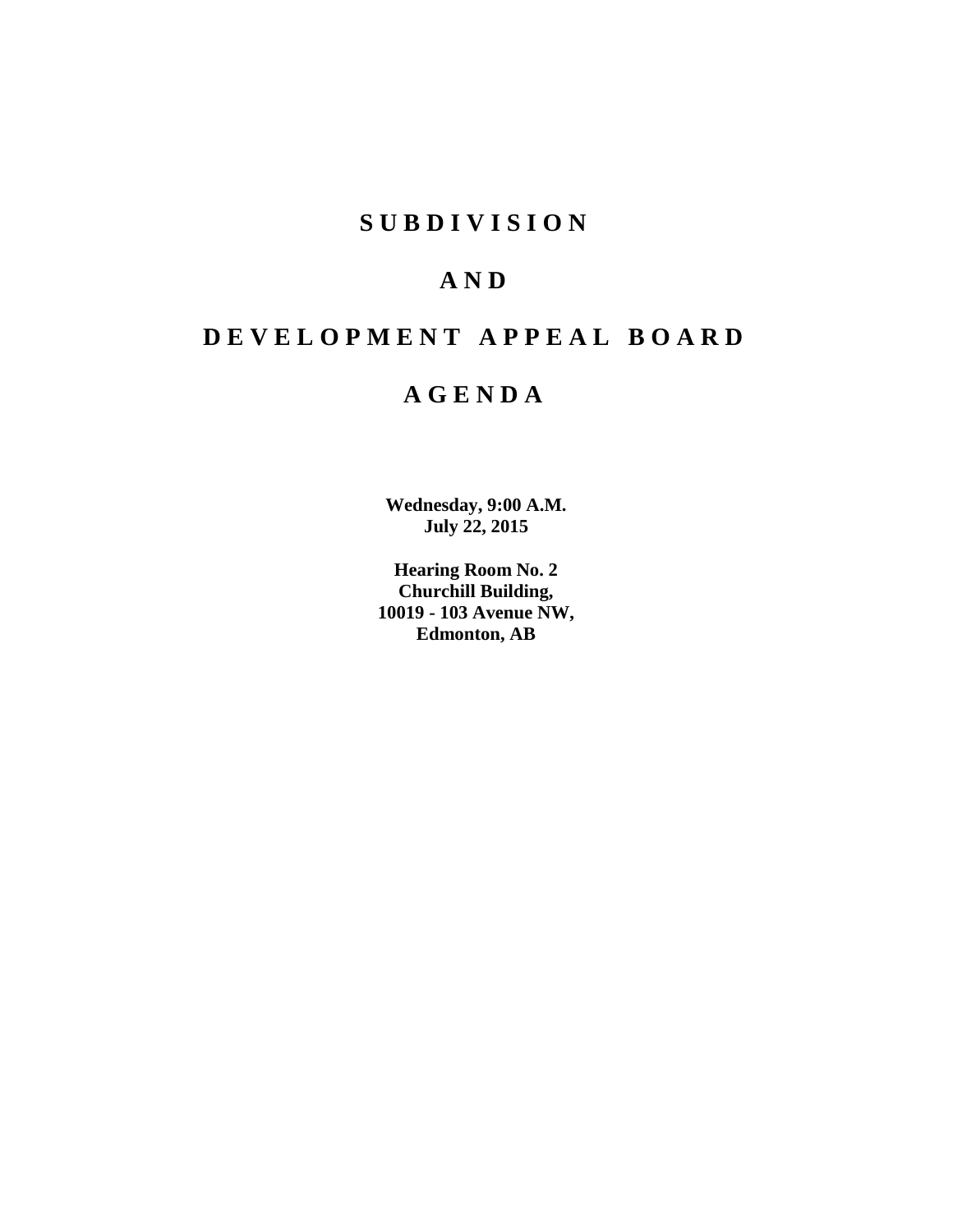## **SUBDIVISION AND DEVELOPMENT APPEAL BOARD HEARING ROOM NO. 2**

|              | 9:00 A.M.  | SDAB-D-15-156 | Construct exterior alterations to a Single<br>Detached House (Driveway extension 9.40m x<br>15.24m - existing without permits)           |
|--------------|------------|---------------|------------------------------------------------------------------------------------------------------------------------------------------|
|              |            |               | 3722 - 28A Street NW<br>Project No.: 162843124-002                                                                                       |
|              |            |               |                                                                                                                                          |
| $\mathbf{I}$ | 10:30 A.M. | SDAB-D-15-157 | Construct exterior alterations to a Single<br>Detached House (concrete Driveway extension<br>13.20m x 11.92m)                            |
|              |            |               | 7523 - 168 Avenue NW<br>Project No.: 138379212-002                                                                                       |
|              |            |               |                                                                                                                                          |
| Ш            | 1:00 P.M.  | SDAB-D-15-158 | Construct exterior alterations to an existing<br>Single Detached House, existing without<br>permits (driveway extension, 2.98m X 10.36m) |
|              |            |               | 17928 - 93 Avenue NW<br>Project No.: 152747801-002                                                                                       |
|              |            |               |                                                                                                                                          |
| IV           | 2:30 P.M.  | SDAB-D-15-159 | Construct an addition to an existing rear<br>uncovered deck (irregular, 6.12m x 3.96m @<br>1.83m in Height)                              |
|              |            |               | 744 - Welsh Drive SW<br>Project No.: 092482817-027                                                                                       |
|              |            |               |                                                                                                                                          |

*NOTE: Unless otherwise stated, all references to "Section numbers" refer to the authority under the Edmonton Zoning Bylaw 12800.*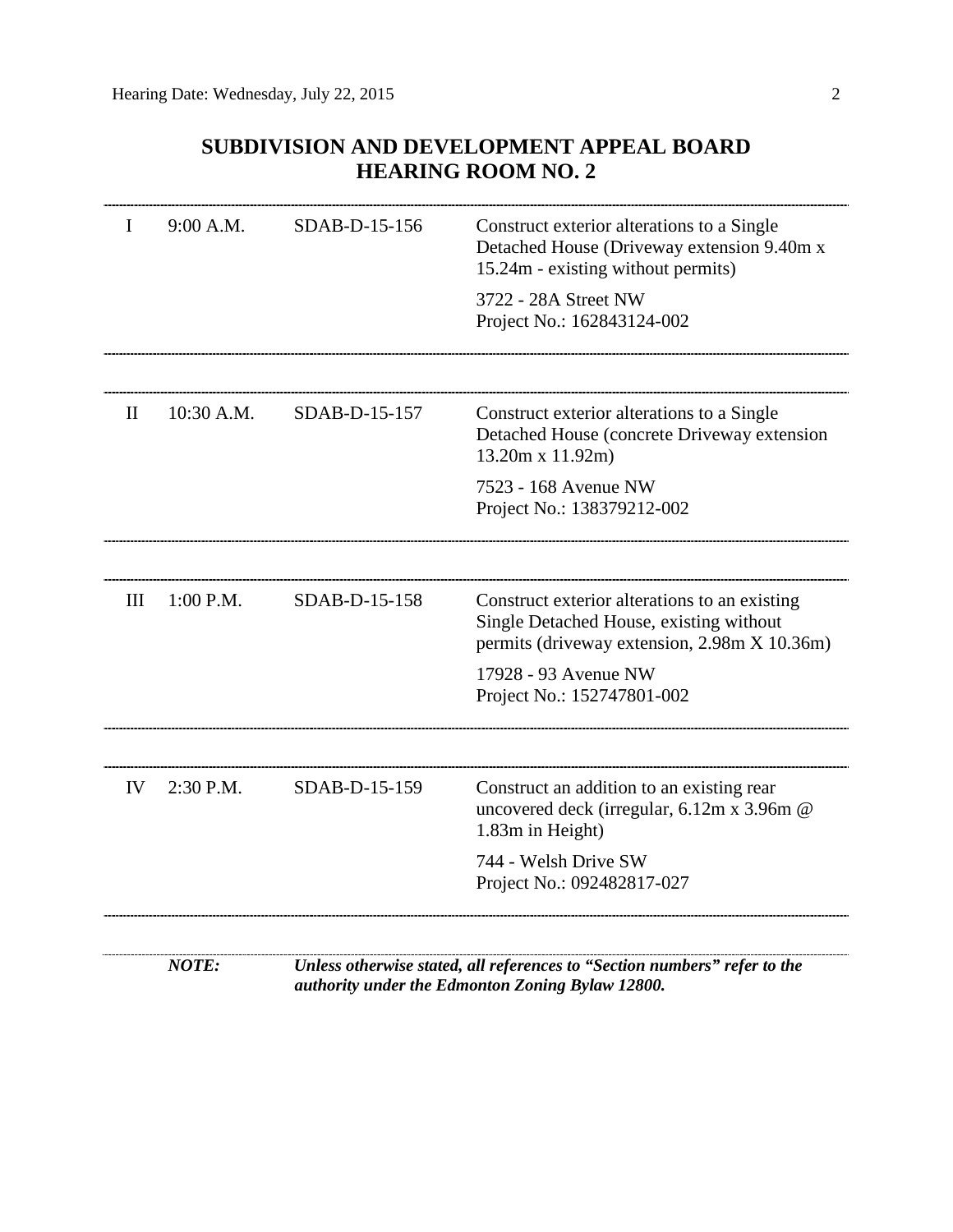| ITEM I: 9:00 A.M. |                                                        | FILE: SDAB-D-15-156                                                                                                               |  |  |
|-------------------|--------------------------------------------------------|-----------------------------------------------------------------------------------------------------------------------------------|--|--|
|                   | AN APPEAL FROM THE DECISION OF THE DEVELOPMENT OFFICER |                                                                                                                                   |  |  |
|                   | <b>APPELLANT:</b>                                      |                                                                                                                                   |  |  |
|                   | <b>APPLICATION NO.:</b>                                | 162843124-002                                                                                                                     |  |  |
|                   | <b>APPLICATION TO:</b>                                 | Construct exterior alterations to a Single<br>Detached House (Driveway extension<br>9.40m x 15.24m - existing without<br>permits) |  |  |
|                   | <b>DECISION OF THE</b><br>DEVELOPMENT AUTHORITY:       | Refused                                                                                                                           |  |  |
|                   | <b>DECISION DATE:</b>                                  | June 17, 2015                                                                                                                     |  |  |
|                   | <b>DATE OF APPEAL:</b>                                 | June 30, 2015                                                                                                                     |  |  |
|                   | <b>MUNICIPAL DESCRIPTION</b><br>OF SUBJECT PROPERTY:   | 3722 - 28A Street NW                                                                                                              |  |  |
|                   | <b>LEGAL DESCRIPTION:</b>                              | Plan 9823743 Blk 39 Lot 38                                                                                                        |  |  |
|                   | ZONE:                                                  | RF1 Single Detached Residential Zone                                                                                              |  |  |
|                   | <b>OVERLAY:</b>                                        | N/A                                                                                                                               |  |  |
|                   | <b>STATUTORY PLAN:</b>                                 | Meadows Area Structure Plan                                                                                                       |  |  |

### DEVELOPMENT OFFICER'S DECISION

REFUSED - The proposed development is refused for the following reasons:

1. Section 6.1(26): Driveway means an area that provides access for vehicles from a public or private roadway to a Garage or Parking Area

Other than the approved 6.1 m wide concrete front driveway, the existing concrete extension left side property line does not lead to an overhead garage door or parking area. (Section 6.1(26)).

2. Section 55.4(1): All open space including Front Yards, Rear Yards, Side Yards and Yards, at grade Amenity Areas, Private Outdoor Amenity Areas, Setback areas and Separation Spaces shall be landscaped with trees, shrubs, flower beds, grass, ground cover or suitable decorative hardsurfacing.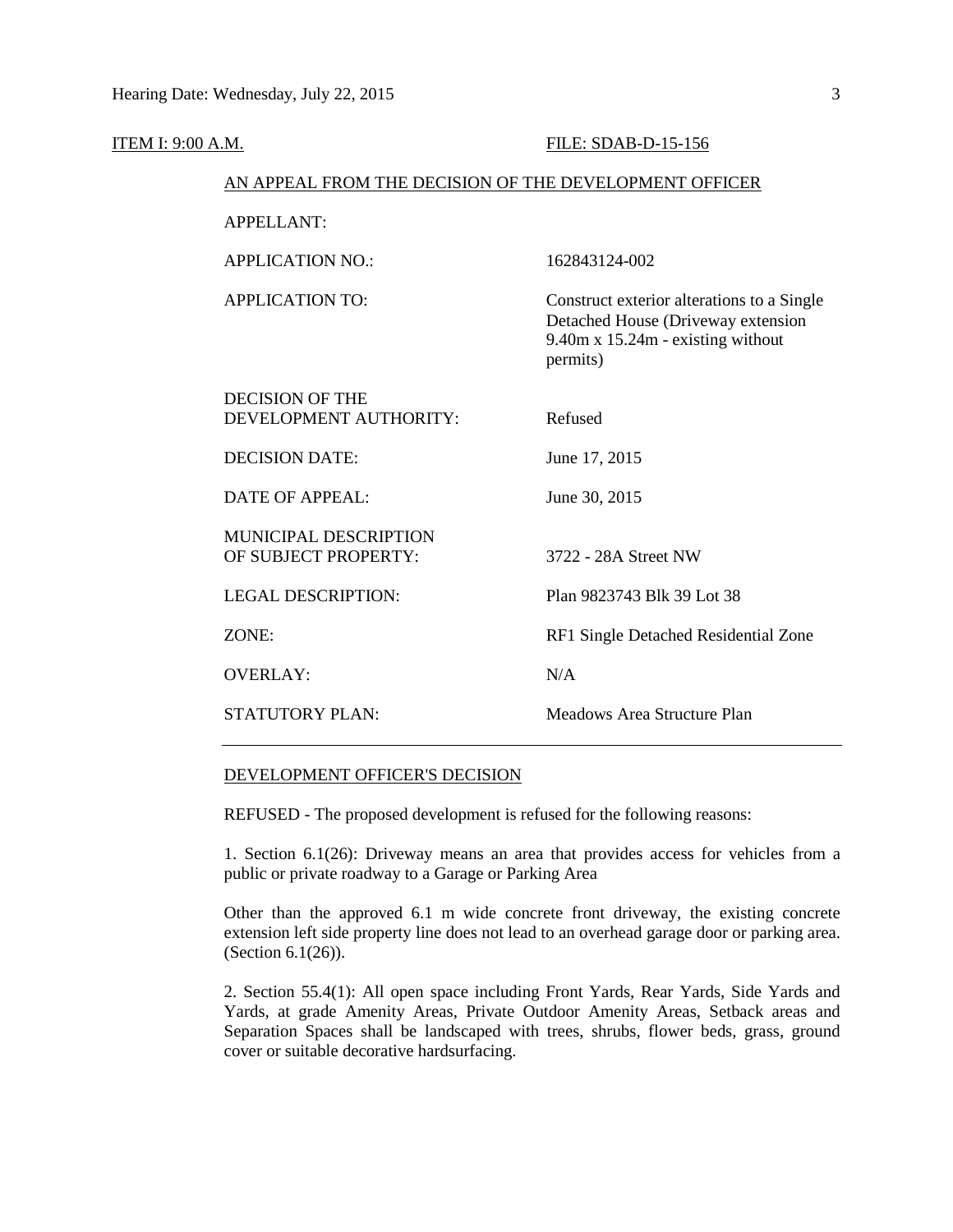The existing driveway extension is in the front of the property. Based on the landscaping regulations, Front Yards/Front Setbacks must be landscaped. Monolithic concrete is not considered a form of landscaping. (Section 55.4(1)) (Section 6.1(55))

3. Section 54.2(2(e)): Except as otherwise provided for in this Bylaw, parking spaces, not including Driveways, that are required in accordance with the minimum standards of this Bylaw shall be located in accordance with the following: parking spaces shall not be located within a Front Yard.

The Front Yard of this property between the left side property line and the south wall of the front attached garage, will be used for parking. This area should been landscaped and parking is also not allowed within these yards.

4. Section 54.1(4): The Front Yard of any at-grade Dwelling unit in any Residential Zone may include a maximum of one Driveway. The area hardsurfaced for a Driveway shall have:

- a minimum width of 3.1 m; and

- a maximum width that shall be calculated as the product of 3.1 m multiplied by the total number of adjacent side-by-side parking spaces contained within the Garage.

The Driveway shall lead directly from the roadway to the required Garage or Parking Area.

Allowed Width: 6.2m Existing Width: 9.4m Exceeds By: 3.2m

The existing Driveway extension does not lead directly from a Garage or Parking Area.

5. Section 11.3(1): Given the above observations, the proposed development would unduly interfere with the amenities of the neighbourhood, or materially interfere with or affect the use, enjoyment or value of neighbouring properties in the opinion of the Development Officer.

The proposed concrete covering the entire Front Yard is unsightly. Other than areas designated for Driveway, the rest of the Front Yard should be landscaped. Parking on areas that should be landscaped also takes away from desirable curb appeal.

6. Section 17.1(1)(a) When an application for a Development Permit has been approved by the Development Officer, the Development Permit shall not be valid unless and until any conditions of approval, except those of a continuing nature, have been fulfilled.

The hardsurfacing and landscaping conditions attached to Development Permit # 1039575-001 for the Single Detached House approval has not been fulfilled:

- "All yards, visible from a public roadway other than a lane, shall be seeded or sodded within eighteen (18) consecutive months of the issuance of an Occupancy Certificate for the development. Alternative forms of landscaping may be substituted for seeding or sodding as specified in Section 55.2(4)(b)."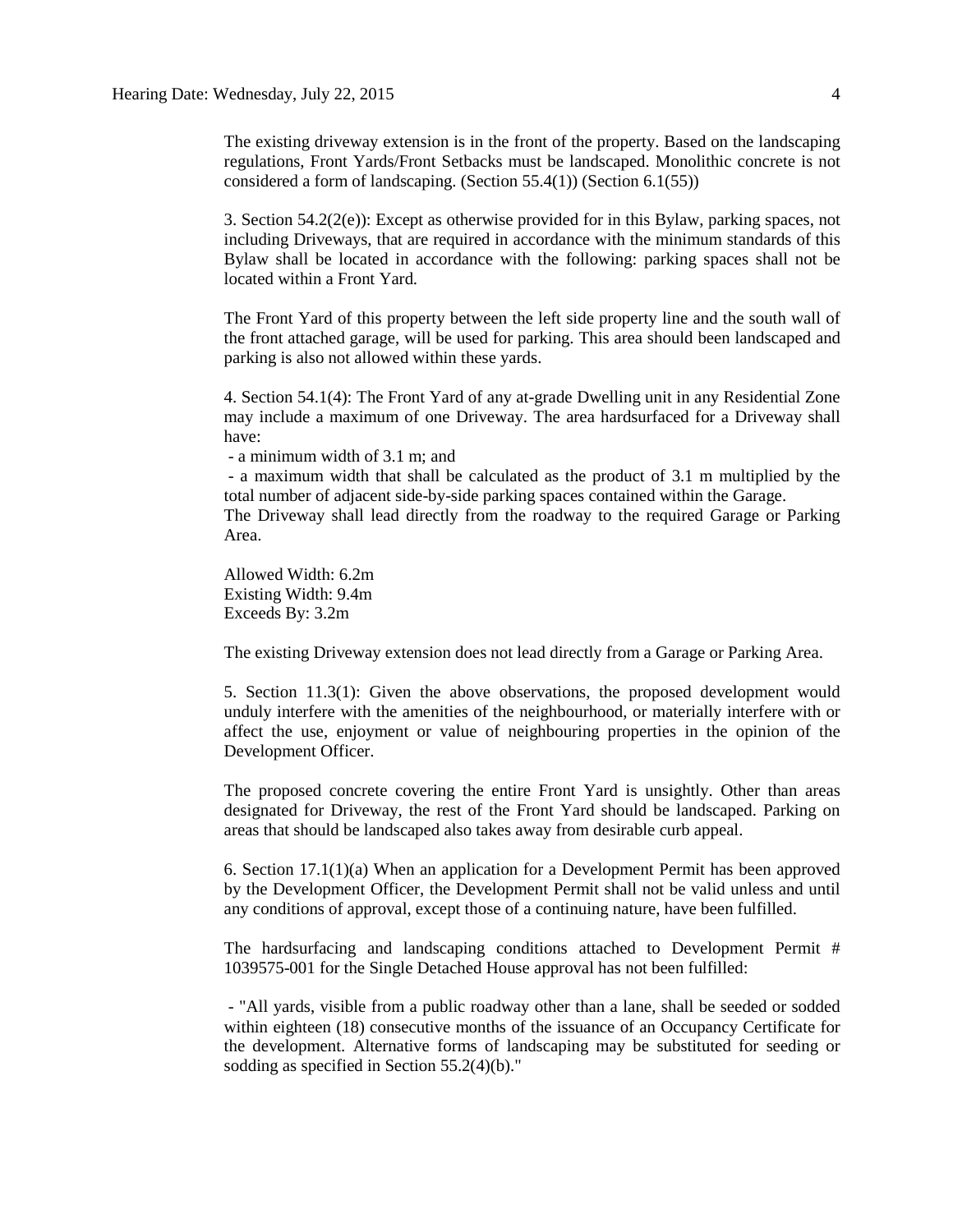- "The area hard surfaced for a driveway, not including the area used for a walkway, shall comply with Section 54.6 of the Zoning Bylaw 12800."

- "Except for the hard surfacing of driveways and/or parking areas approved on the site plan for this application, the remainder of the site shall be landscaped in accordance with the regulations set out in Section 55 of the Zoning Bylaw 12800."

### NOTES:

This Development Permit application "To construct exterior alterations to an existing single detached house (extension to front concrete driveway 9.40m x 12.2m)" originated as a Development Compliance Complaint.

Sufficient on-site parking is provided through the provision of a 2-car front attached garage and 2 parking spaces in tandem on the drive for a total for 4 spaces, additional parking spaces create a negative impact to the site and the surrounding neighbourhood.

Runoff may drain onto neighbouring properties creating a negative impact.

This sort of driveway extension is not characteristic of the neighbourhood, nor allowed in the City of Edmonton.

Unless otherwise stated, all above references to section numbers refer to the authority under the Edmonton Zoning Bylaw 12800.

### APPELLANT'S SUBMISSION

I did the construction of driveway as done by other owners in the neighbourhood. Also for my childrens' safety, I did the construction.

### SUBDIVISION AND DEVELOPMENT APPEAL BOARD OFFICER'S COMMENTS

Under Section 110.2(4) of the *Edmonton Zoning Bylaw,* **Single Detached Housing** is a Permitted Use in the RF1 Single Detached Residential Zone.

The *Edmonton Zoning Bylaw* states the following with respect to the **Location of Vehicular Parking Facilities:**

- 54.2(2)(e) Except as otherwise provided for in this Bylaw, parking spaces required in accordance with the minimum standards of this Bylaw shall be located in accordance with the following:
	- i. parking spaces shall not be located within a Front Yard, except Single Detached, Duplex and Semi-detached Housing; and

ii. …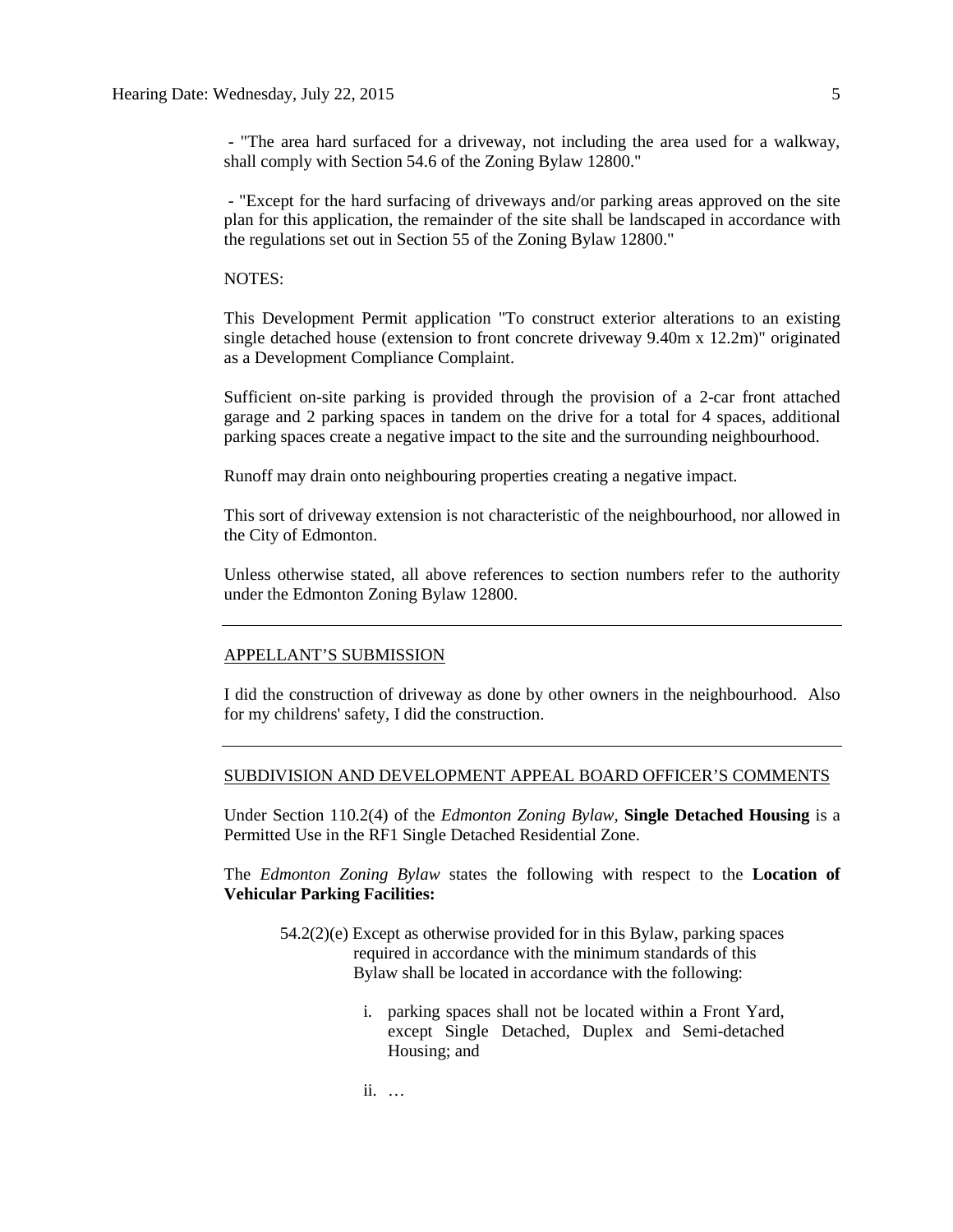**The Development Officer determined that the Front Yard of the subject property between the left side property line and the south wall of the front attached garage, will be used for parking. This area should be landscaped and parking is also not allowed within these yards.**

Section 6.1(26) defines **Driveway** as "an area that provides access for vehicles from a public or private roadway to a Garage or Parking Area".

**The Development Officer determined that other than the approved 6.1 m wide concrete front driveway, the existing concrete extension left side property line does not lead to an overhead garage door or parking area as required under Section 6.1(26) of the Bylaw.**

The *Edmonton Zoning Bylaw* states the following with respect to **Off-street Parking and Loading Regulations:**

- 54.1(4) The Front Yard of any at-grade Dwelling unit in any Residential Zone, or in the case of a corner Site, the Front Yard or the flanking Side Yard in any Residential Zone, may include a maximum of one Driveway. The area hardsurfaced for a Driveway, not including the area used as a walkway, shall have:
	- a. a minimum width of 3.1 m; and
	- b. a maximum width that shall be calculated as the product of 3.1 m multiplied by the total number of adjacent sideby-side parking spaces contained within the Garage ; and
	- c. for a Site less than 10.4 m wide, have a maximum width of 3.1 m.

The Driveway shall lead directly from the roadway to the required Garage or Parking Area.

**The Development Officer determined that the subject property does not conform to the requirements of Section 54.1(4) of the** *Edmonton Zoning Bylaw* **as the Allowed Width is 6.2m, whereas the Existing Width of the subject property is 9.4m, exceeding the Allowed Width by 3.2m. As well, the existing Driveway extension does not lead directly from a Garage or Parking Area.**

The *Edmonton Zoning Bylaw* defines **Landscaping** as follows:

- 6.1(55) Landscaping means the preservation or modification of the natural features of a Site through the placement or addition of any or a combination of the following:
	- a. soft landscaping elements such as trees, shrubs, plants, lawns and ornamental plantings;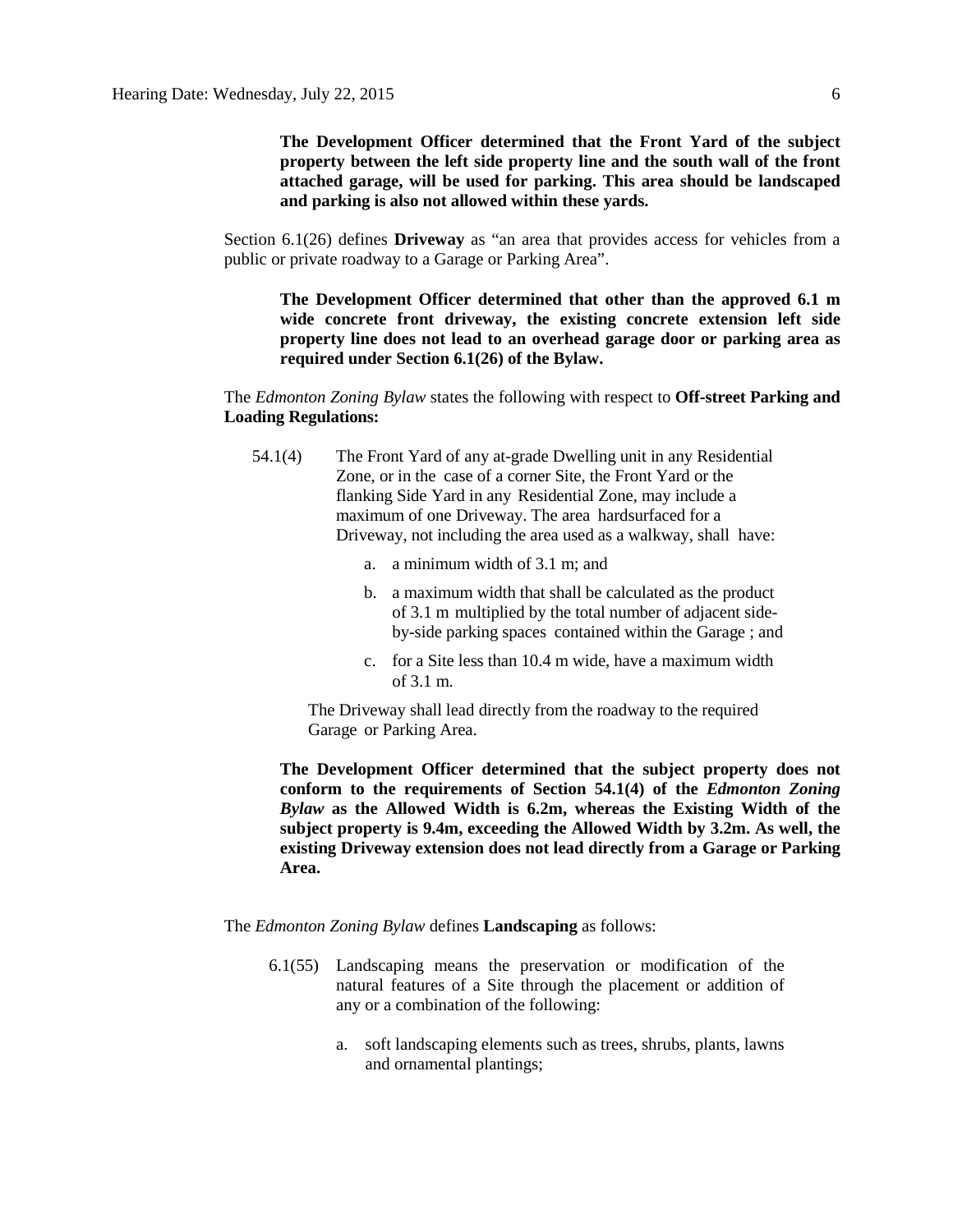- b. decorative hardsurfacing elements such as bricks, pavers, shale, crushed rock or other suitable materials, excluding monolithic concrete and asphalt, in the form of patios, walkways and paths; and
- c. architectural elements such as decorative fencing, walls and sculpture;

The *Edmonton Zoning Bylaw* states the following with respect to **Landscaping:** 

55.4(1) All open space including Front Yards, Rear Yards, Side Yards and Yards,

> at grade Amenity Areas, Private Outdoor Amenity Areas, Setback areas and Separation Spaces shall be landscaped with trees, shrubs, flower beds, grass, ground cover or suitable decorative hardsurfacing, in accordance with the Landscape Plan submitted pursuant to subsection 55.3 and approved by the Development Officer.

**The Development Officer determined that the existing driveway extension is in the front of the property. Based on the landscaping regulations, Front Yards/Front Setbacks must be landscaped. Monolithic concrete is not considered a form of landscaping under Sections 6.1(55) and 55.4(1) of the**  *Edmonton Zoning Bylaw.*

The *Edmonton Zoning Bylaw* states the following with respect to **Variance to Regulations:** 

- 11.3 The Development Officer may approve, with or without conditions as a Class B Development, an application for development that does not comply with this Bylaw where:
	- 1. the proposed development would not, in his opinion:
		- a. unduly interfere with the amenities of the neighbourhood; or
		- b. materially interfere with or affect the use, enjoyment or value of neighbouring properties.

**The Development Officer determined that the proposed concrete covering the entire Front Yard is unsightly. Other than areas designated for Driveway, the rest of the Front Yard should be landscaped. Parking on areas that should be landscaped also takes away from desirable curb appeal.**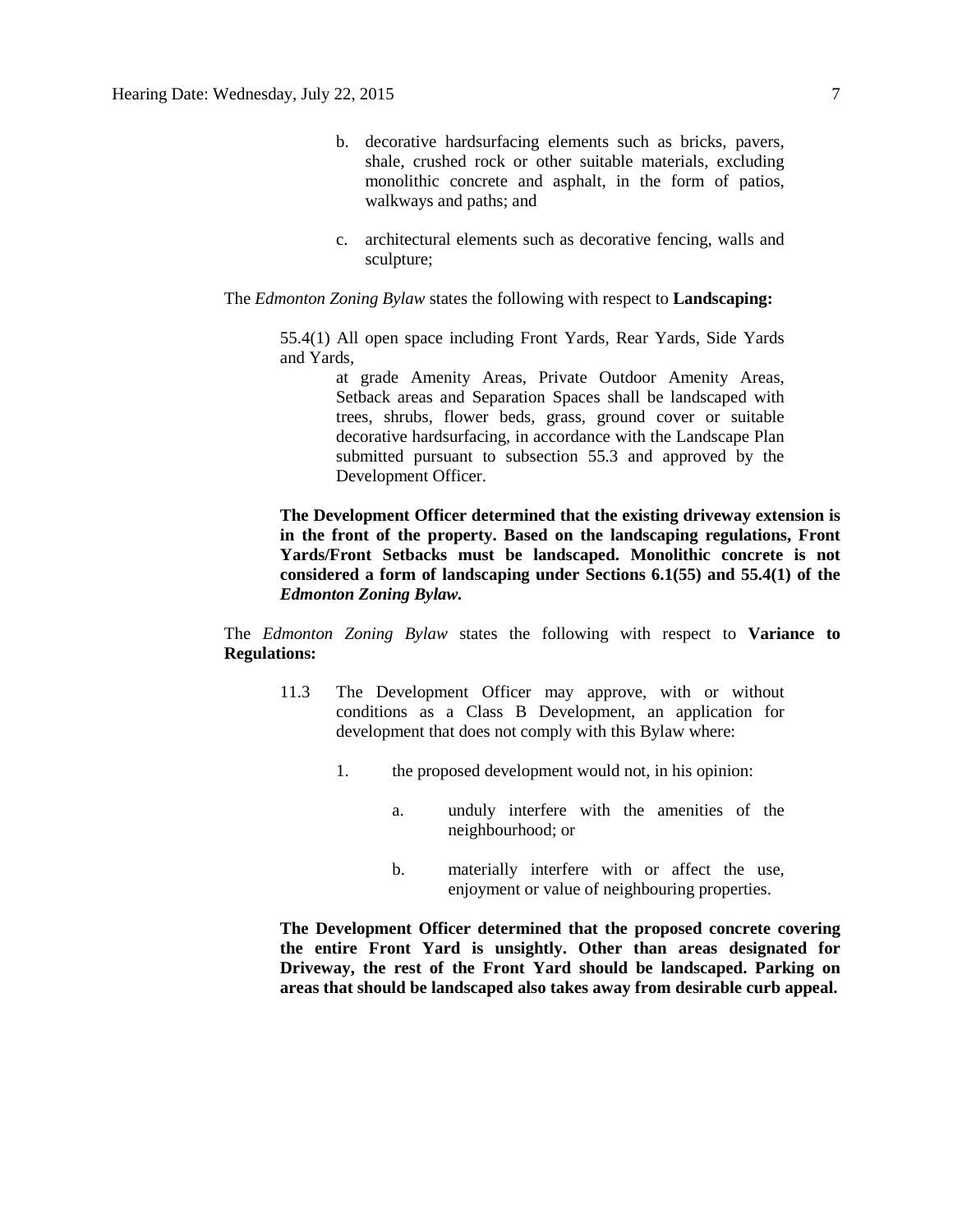The *Edmonton Zoning Bylaw* states the following with respect to **Validity of a Development Permit:**

17.1(1)(a) When an application for a Development Permit has been approved by the Development Officer, the Development Permit shall not be valid unless and until any conditions of approval, except those of a continuing nature, have been fulfilled.

**The Development Officer determined that the subject property does not conform to Section 17.1(1)(a) of the** *Edmonton Zoning Bylaw* **because t**he **hardsurfacing and landscaping conditions attached to Development Permit # 1039575-001 for the Single Detached House approval have not been fulfilled as follows:**

- **a) "All yards, visible from a public roadway other than a lane, shall be seeded or sodded within eighteen (18) consecutive months of the issuance of an Occupancy Certificate for the development. Alternative forms of landscaping may be substituted for seeding or sodding as specified in Section 55.2(4)(b)."**
- **b) "The area hard surfaced for a driveway, not including the area used for a walkway, shall comply with Section 54.6 of the Zoning Bylaw 12800."**
- **c) "Except for the hard surfacing of driveways and/or parking areas approved on the site plan for this application, the remainder of the site shall be landscaped in accordance with the regulations set out in Section 55 of the Zoning Bylaw 12800."**

Under Section 6.1(40), **Front Yard** is defined as "the portion of a Site abutting the Front Lot Line extending across the full width of the Site, situated between the Front Lot Line and the nearest wall of the principal building, not including projections."

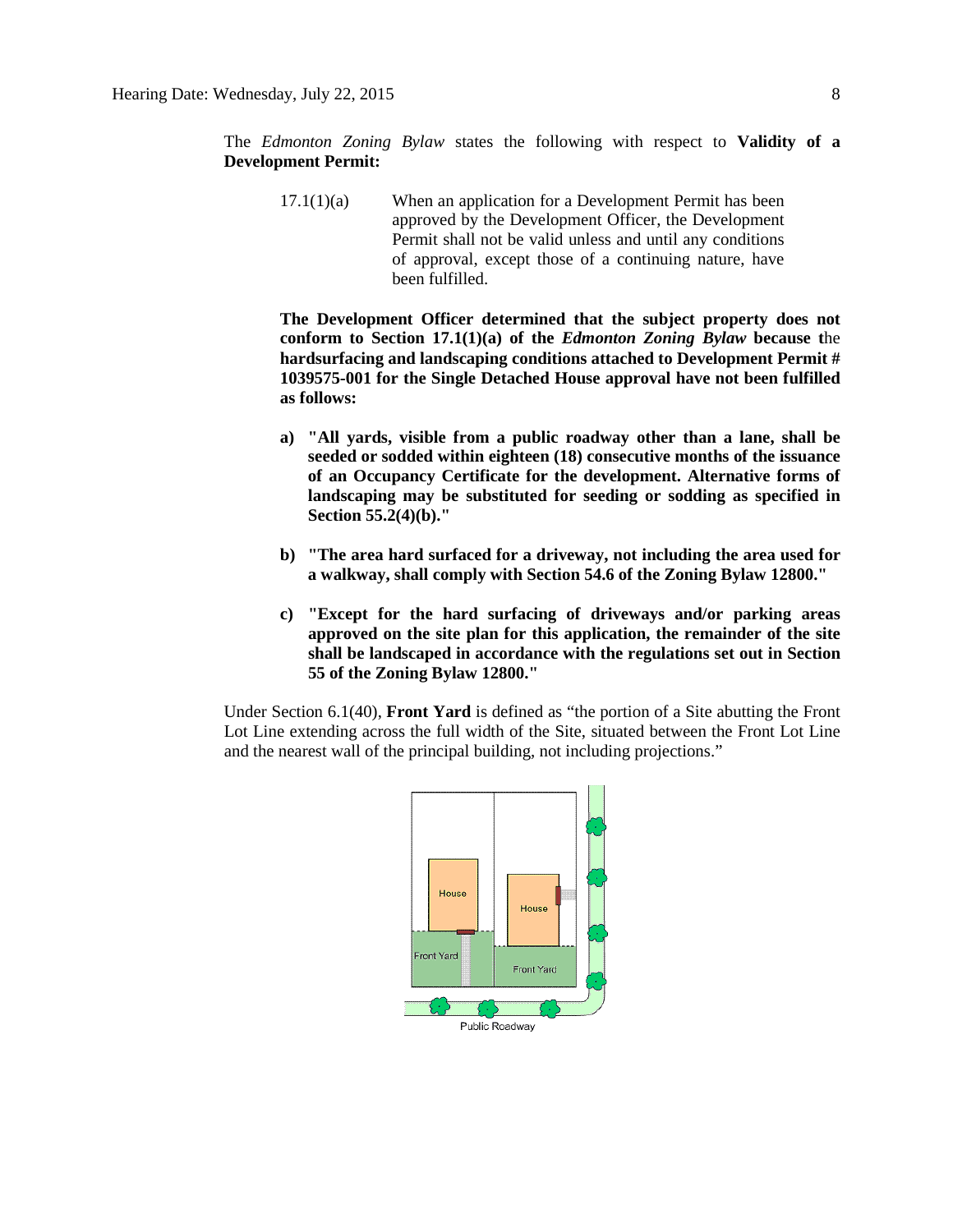Section 6.1(41), **Garage** is defined as "an Accessory building, or part of a principal building designed and used primarily for the storage of motor vehicles and includes a carport".

Section 6.1(69), **Parking Area** is defined as "an area that is used for the parking of vehicles. A Parking Area is comprised of one or more parking spaces, and includes a parking pad, but does not include a Driveway".

Section 110.1 states that the **General Purpose** of the **RF1 Single Detached Residential Zone** "is to provide for Single Detached Housing while allowing other forms of small scale housing in the form of Secondary Suites, Semi-detached Housing and Duplex Housing under certain conditions."

### NOTICE TO APPLICANT/APPELLANT

Provincial legislation requires that the Subdivision and Development Appeal Board issue its official decision in writing within fifteen days of the conclusion of the hearing. Bylaw No. 11136 requires that a verbal announcement of the Board's decision shall be made at the conclusion of the hearing of an appeal, but the verbal decision is not final nor binding on the Board until the decision has been given in writing in accordance with the Municipal Government Act.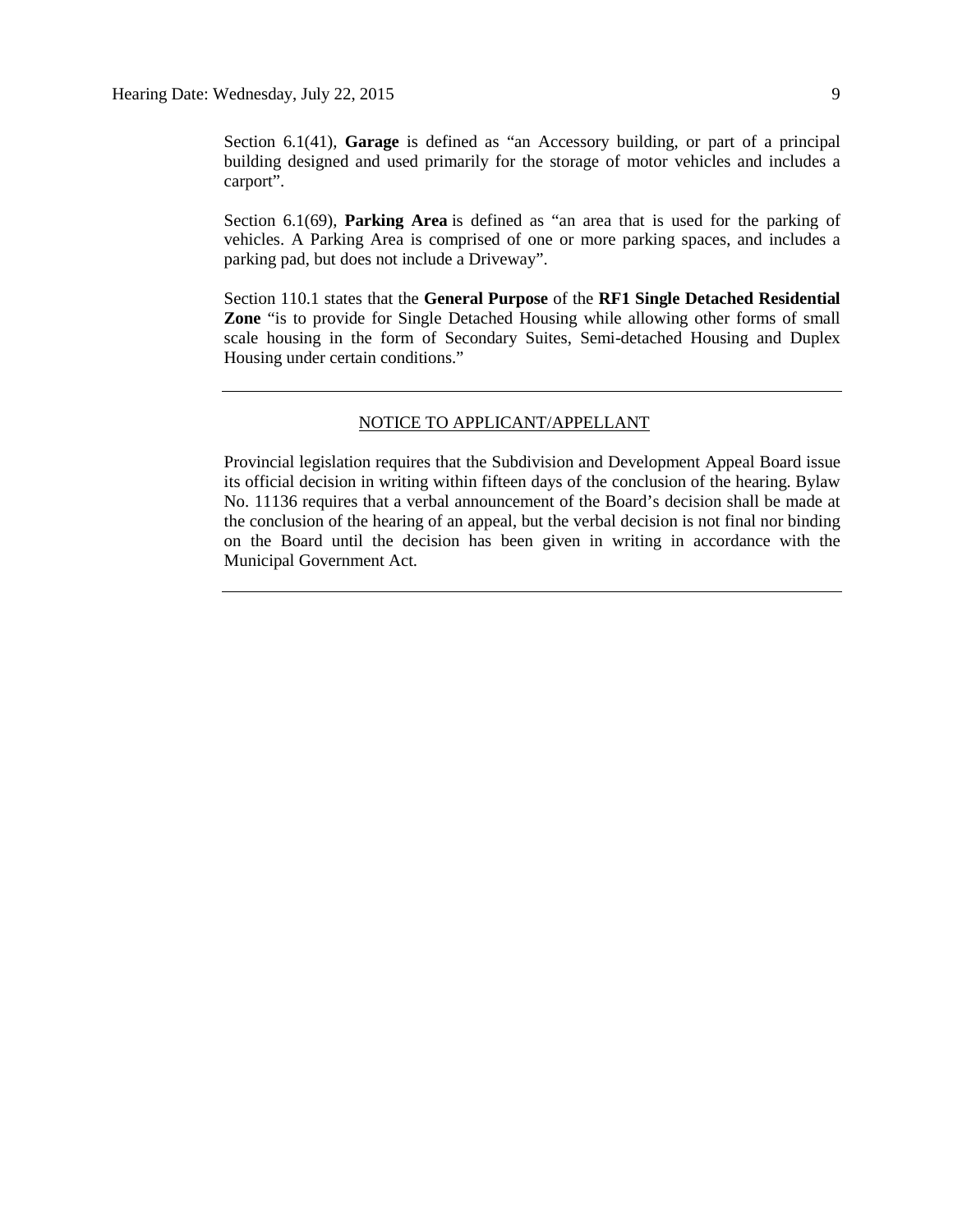

N

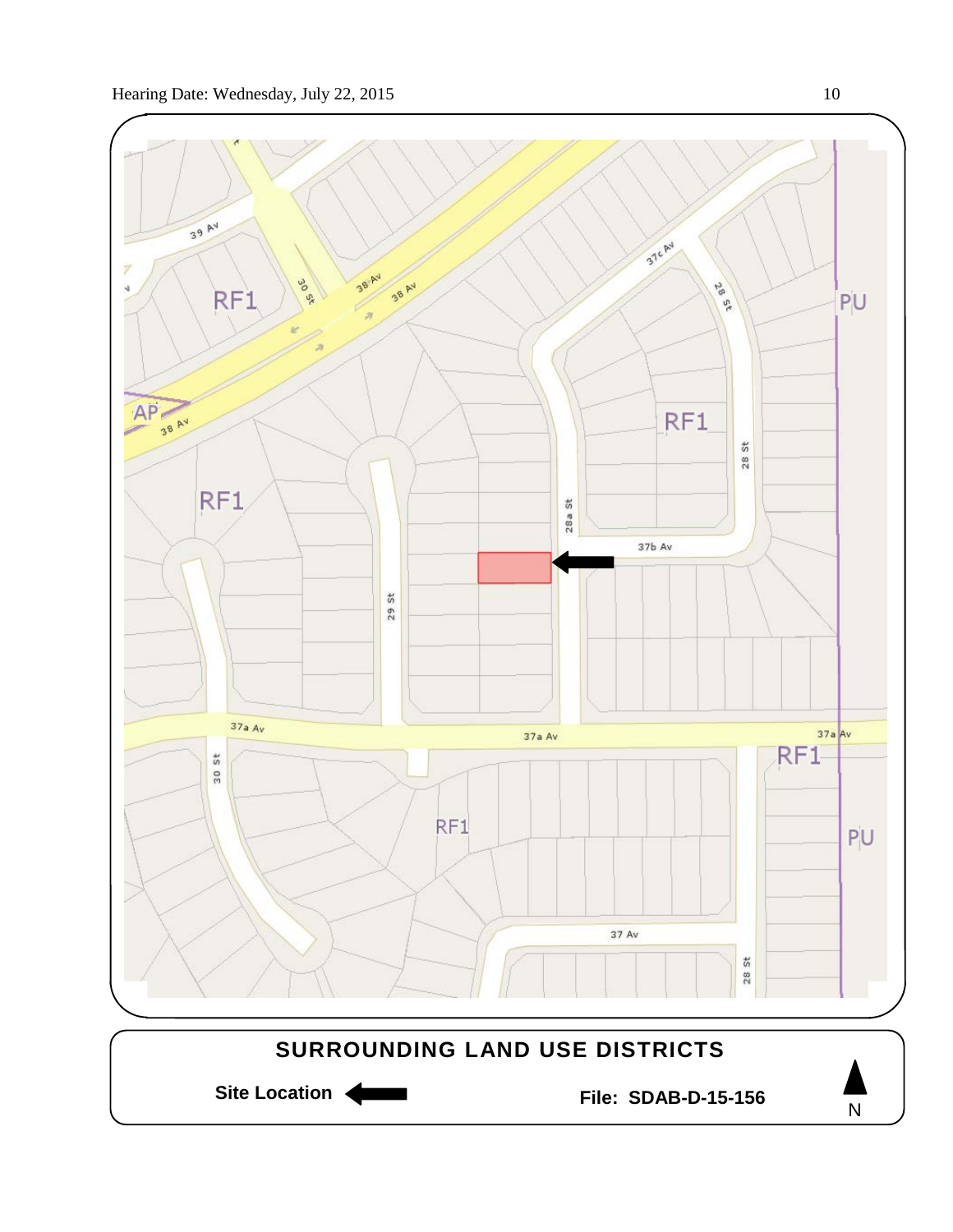| <b>ITEM II: 10:30 A.M.</b>                             | FILE: SDAB-D-15-157                                                                                                   |  |
|--------------------------------------------------------|-----------------------------------------------------------------------------------------------------------------------|--|
| AN APPEAL FROM THE DECISION OF THE DEVELOPMENT OFFICER |                                                                                                                       |  |
| APPELLANT:                                             |                                                                                                                       |  |
| <b>APPLICATION NO.:</b>                                | 138379212-002                                                                                                         |  |
| <b>APPLICATION TO:</b>                                 | Construct exterior alterations to a Single<br>Detached House (concrete Driveway<br>extension $13.20m \times 11.92m$ ) |  |
| <b>DECISION OF THE</b><br>DEVELOPMENT AUTHORITY:       | Refused                                                                                                               |  |
| <b>DECISION DATE:</b>                                  | June 17, 2015                                                                                                         |  |
| <b>DATE OF APPEAL:</b>                                 | June 30, 2015                                                                                                         |  |
| MUNICIPAL DESCRIPTION<br>OF SUBJECT PROPERTY:          | 7523 - 168 Avenue NW                                                                                                  |  |
| <b>LEGAL DESCRIPTION:</b>                              | Plan 0521874 Blk 4 Lot 5                                                                                              |  |
| ZONE:                                                  | RF1 Single Detached Residential Zone                                                                                  |  |
| <b>OVERLAY:</b>                                        | N/A                                                                                                                   |  |
| <b>STATUTORY PLAN:</b>                                 | <b>Edmonton North Area Structure Plan</b>                                                                             |  |

### DEVELOPMENT OFFICER'S DECISION

REFUSED - The proposed development is refused for the following reasons:

1. Section 6.1(26): Driveway means an area that provides access for vehicles from a public or private roadway to a Garage or Parking Area

Other than the approved 6.72 m wide concrete front Driveway, the existing concrete extension on both the West and East side of the approved Driveway do not lead to an overhead Garage door or Parking Area. (Section 6.1(26)).

2. Section 55.4(1): All open space including Front Yards, Rear Yards, Side Yards and Yards, at grade Amenity Areas, Private Outdoor Amenity Areas, Setback areas and Separation Spaces shall be landscaped with trees, shrubs, flower beds, grass, ground cover or suitable decorative hardsurfacing.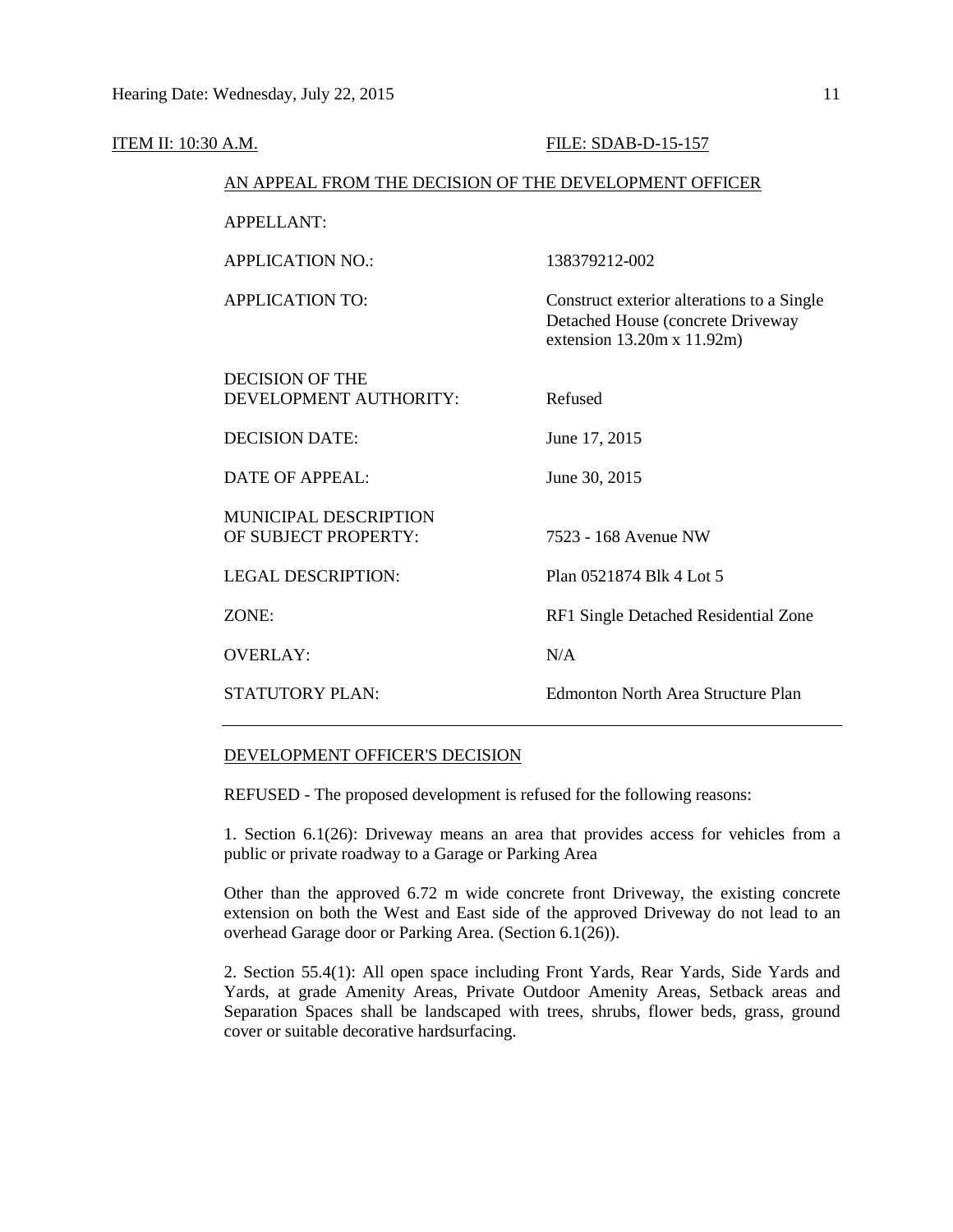The existing driveway extension is in the front of the property. Based on the landscaping regulations, Front Yards/Front Setbacks must be landscaped. Monolithic concrete is not considered a form of Landscaping. (Section 55.4(1)) (Section 6.1(55))

3. Section 54.2(2(e)): Except as otherwise provided for in this Bylaw, parking spaces, not including Driveways, that are required in accordance with the minimum standards of this Bylaw shall be located in accordance with the following: parking spaces shall not be located within a Front Yard.

The concrete driveway extension on the Front Yard of this property that is nearly abutting both West and East property lines, may be used for parking. This area should been landscaped and parking also not allowed within these Yards.

4. Section 54.1(4): A Driveway shall lead directly from the roadway to the required Garage or Parking Area.

The existing driveway extension does NOT lead directly from a Garage or Parking Area.

5. Section 11.3(1): Given the above observations, the proposed development would unduly interfere with the amenities of the neighbourhood, or materially interfere with or affect the use, enjoyment or value of neighbouring properties in the opinion of the Development Officer.

The proposed concrete covering the entire Front Yard is unsightly. Other than areas designated for driveway, the rest of the Front Yard should be landscaped. Parking on areas that should be landscaped also takes away from desirable curb appeal.

6. Section 17.1(1)(a) When an application for a Development Permit has been approved by the Development Officer, the Development Permit shall not be valid unless and until any conditions of approval, except those of a continuing nature, have been fulfilled.

The hardsurfacing and landscaping conditions attached to Development Permit # 48222072-001 for the Single Detached House approval has not been fulfilled:

- "All yards, visible from a public roadway other than a lane, shall be seeded or sodded within eighteen (18) consecutive months of the issuance of an Occupancy Certificate for the development. Alternative forms of landscaping may be substituted for seeding or sodding as specified in Section 55.2(4)(b)."

### NOTES:

This Development Permit application "To construct an exterior alteration to a Single Detached House (Concrete driveway extension 13.2 m X 11.92 m wide)" originated as a Development Compliance Complaint.

Sufficient on-site parking is provided through the provision of a 2-car front attached garage and 2 parking spaces in tandem on the drive for a total for 4 spaces, additional parking spaces create a negative impact to the site and the surrounding neighbourhood.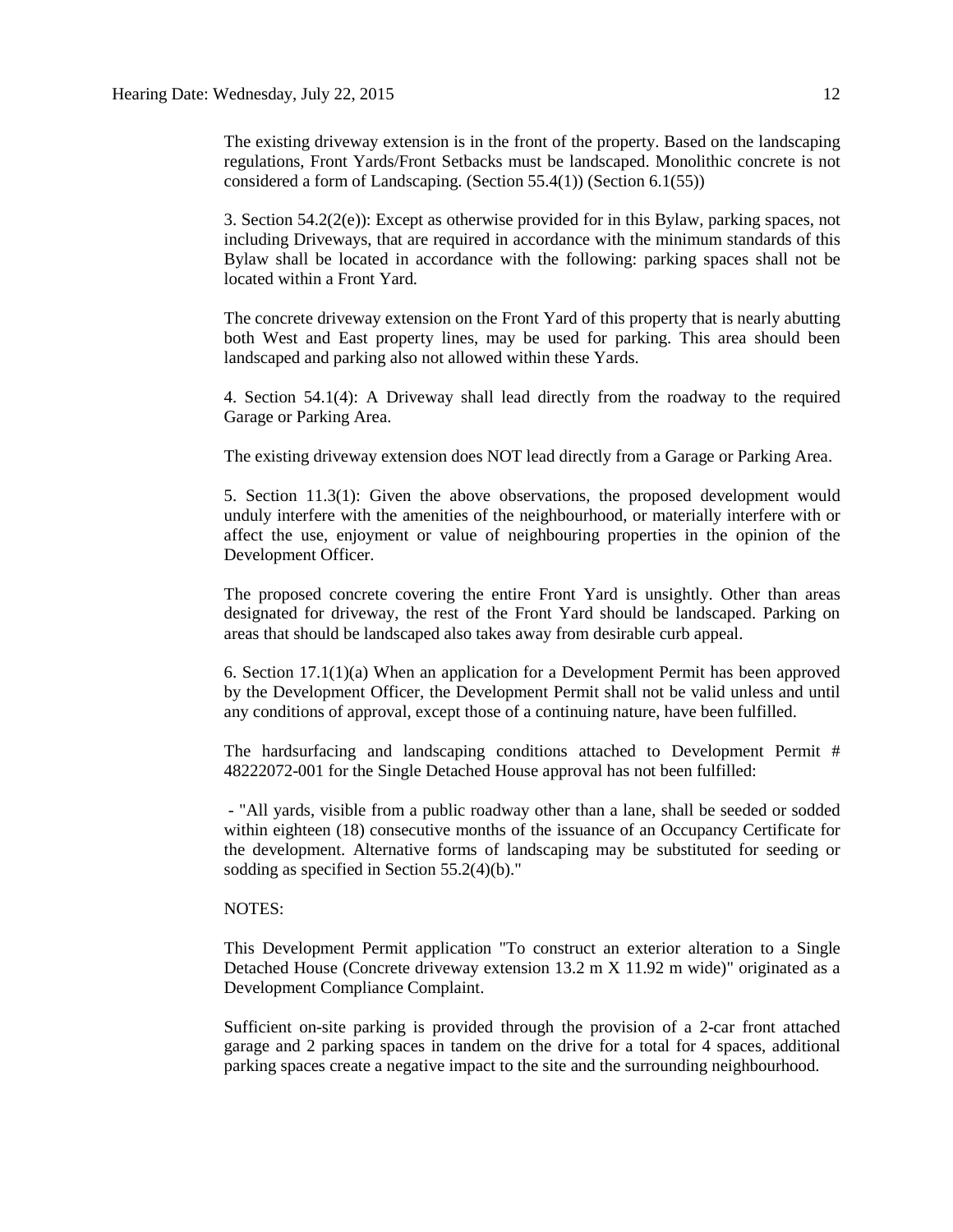Runoff may drain onto neighbouring properties creating a negative impact.

This sort of driveway extension is not characteristic of the neighbourhood, nor allowed in the City of Edmonton.

Unless otherwise stated, all above references to section numbers refer to the authority under the Edmonton Zoning Bylaw 12800.

### APPELLANT'S SUBMISSION

I was not aware a permit was needed. The driveway helps with me not to do as much yard work. The driveway was used for additional parking when my children lived with me.

### SUBDIVISION AND DEVELOPMENT APPEAL BOARD OFFICER'S COMMENTS

Under Section 110.2(4) of the *Edmonton Zoning Bylaw,* **Single Detached Housing** is a Permitted Use in the RF1 Single Detached Residential Zone.

The *Edmonton Zoning Bylaw* states the following with respect to the **Location of Vehicular Parking Facilities:**

- 54.2(2)(e) Except as otherwise provided for in this Bylaw, parking spaces required in accordance with the minimum standards of this Bylaw shall be located in accordance with the following:
	- i. parking spaces shall not be located within a Front Yard, except Single Detached, Duplex and Semi-detached Housing; and
	- ii. …

**The Development Officer determined that the concrete driveway extension on the Front Yard of the subject property that is nearly abutting both West and East property lines, may be used for parking. This area should be landscaped and parking is also not allowed within these yards.**

Section 6.1(26) defines **Driveway** as "an area that provides access for vehicles from a public or private roadway to a Garage or Parking Area".

**The Development Officer determined that other than the approved 6.72 m wide concrete front driveway, the existing concrete extension on both the West and East side of the approved Driveway do not lead to an overhead garage door or parking area as required under Section 6.1(26) of the Bylaw.**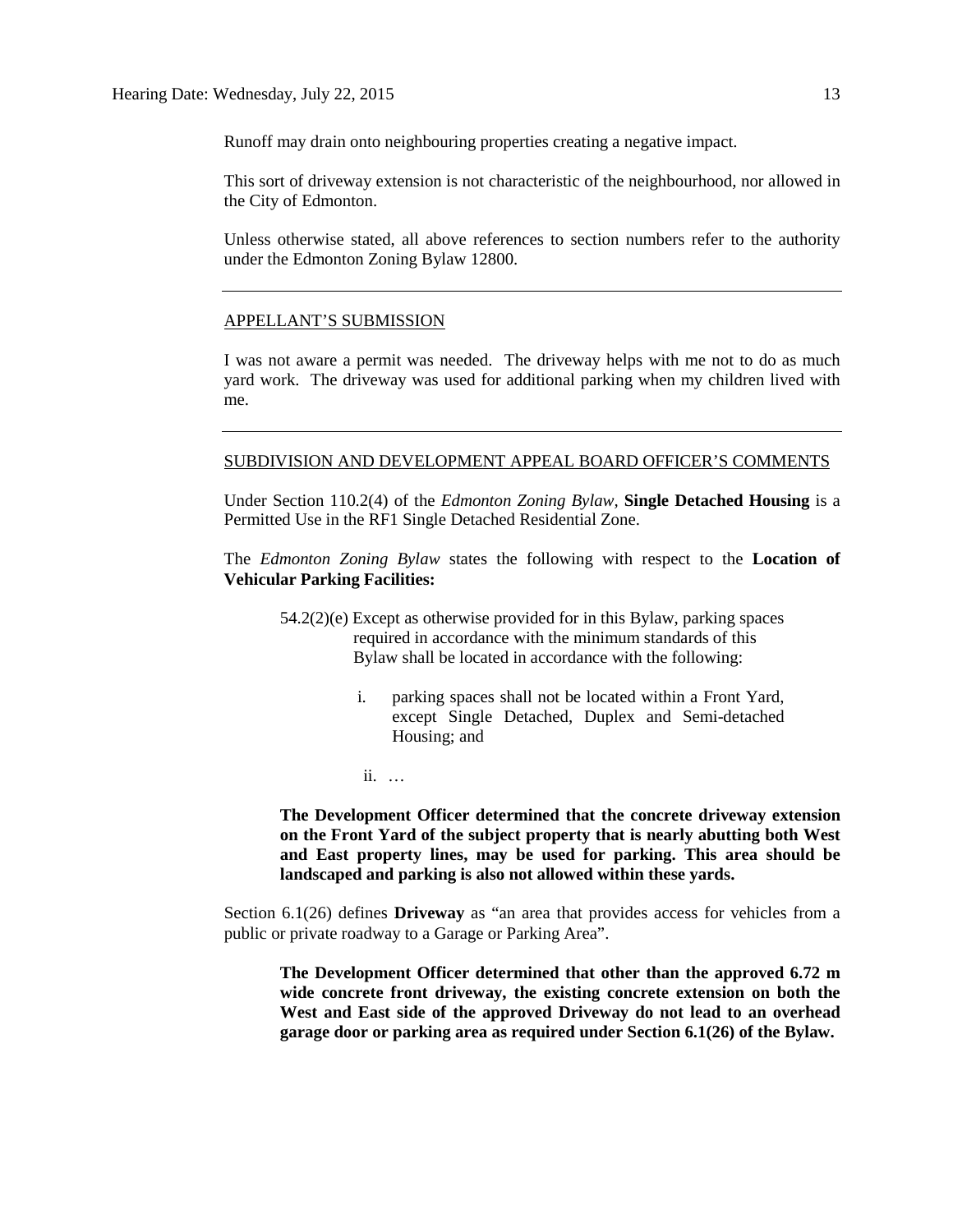The *Edmonton Zoning Bylaw* states the following with respect to **Off-street Parking and Loading Regulations:**

- 54.1(4) The Front Yard of any at-grade Dwelling unit in any Residential Zone, or in the case of a corner Site, the Front Yard or the flanking Side Yard in any Residential Zone, may include a maximum of one Driveway. The area hardsurfaced for a Driveway, not including the area used as a walkway, shall have:
	- a. a minimum width of 3.1 m; and
	- b. a maximum width that shall be calculated as the product of 3.1 m multiplied by the total number of adjacent side-by-side parking spaces contained within the Garage ; and
	- c. for a Site less than 10.4 m wide, have a maximum width of 3.1 m.

The Driveway shall lead directly from the roadway to the required Garage or Parking Area.

**The Development Officer determined that the subject property does not conform to the requirements of Section 54.1(4) of the** *Edmonton Zoning Bylaw* **as the existing Driveway extension does not lead directly from a Garage or Parking Area.**

The *Edmonton Zoning Bylaw* defines **Landscaping** as follows:

- 6.1(55) Landscaping means the preservation or modification of the natural features of a Site through the placement or addition of any or a combination of the following:
	- a. soft landscaping elements such as trees, shrubs, plants, lawns and ornamental plantings;
	- b. decorative hardsurfacing elements such as bricks, pavers, shale, crushed rock or other suitable materials, excluding monolithic concrete and asphalt, in the form of patios, walkways and paths; and
	- c. architectural elements such as decorative fencing, walls and sculpture;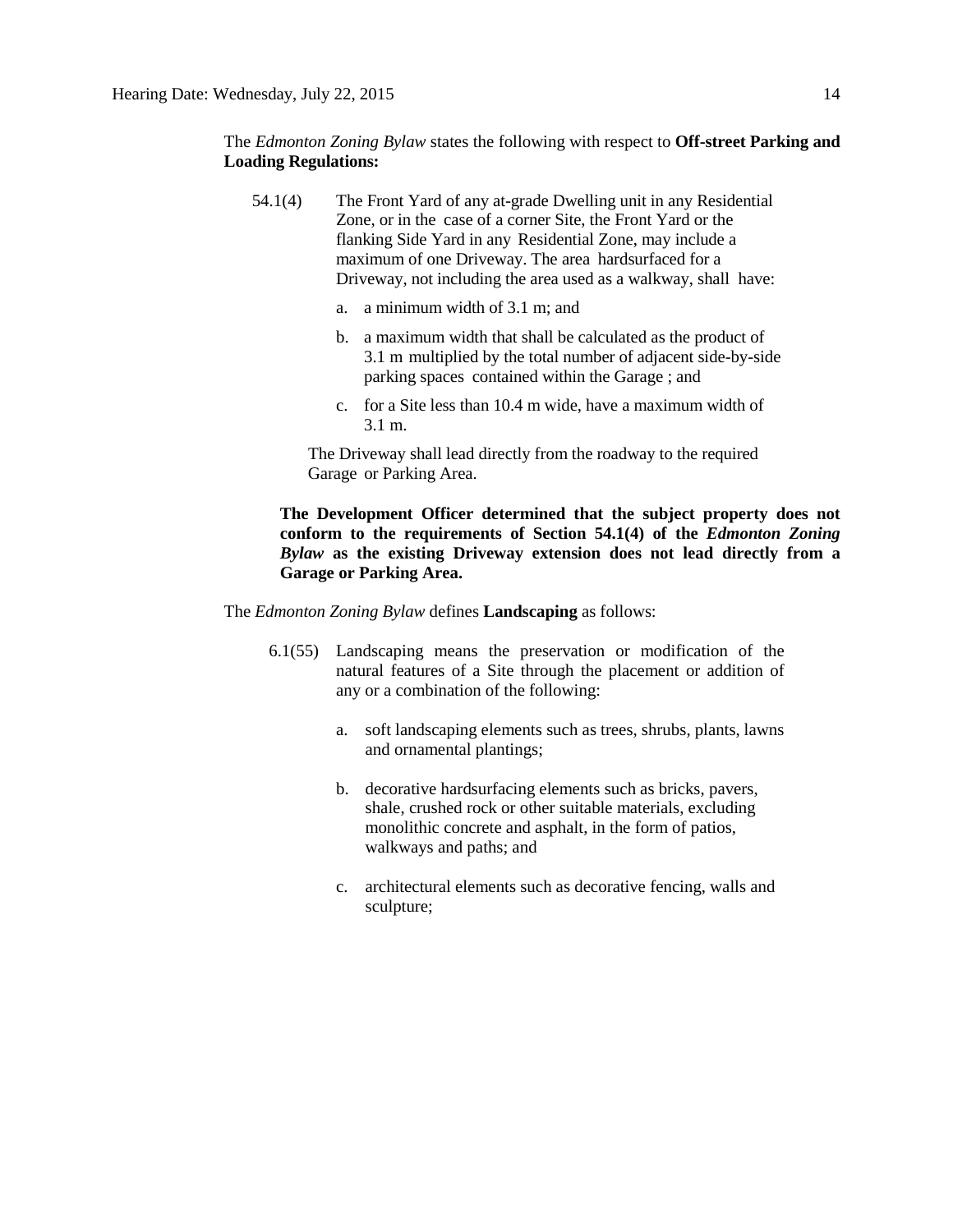The *Edmonton Zoning Bylaw* states the following with respect to **Landscaping:** 

55.4(1) All open space including Front Yards, Rear Yards, Side Yards and Yards,

> at grade Amenity Areas, Private Outdoor Amenity Areas, Setback areas and Separation Spaces shall be landscaped with trees, shrubs, flower beds, grass, ground cover or suitable decorative hardsurfacing, in accordance with the Landscape Plan submitted pursuant to subsection 55.3 and approved by the Development Officer.

**The Development Officer determined that the existing driveway extension is in the front of the property. Based on the landscaping regulations, Front Yards/Front Setbacks must be landscaped. Monolithic concrete is not considered a form of landscaping under Sections 6.1(55) and 55.4(1) of the**  *Edmonton Zoning Bylaw.*

The *Edmonton Zoning Bylaw* states the following with respect to **Variance to Regulations:** 

- 11.3 The Development Officer may approve, with or without conditions as a Class B Development, an application for development that does not comply with this Bylaw where:
	- 1. the proposed development would not, in his opinion:
		- a. unduly interfere with the amenities of the neighbourhood; or
		- b. materially interfere with or affect the use, enjoyment or value of neighbouring properties.

**The Development Officer determined that the proposed concrete covering the entire Front Yard is unsightly. Other than areas designated for driveway, the rest of the Front Yard should be landscaped. Parking on areas that should be landscaped also takes away from desirable curb appeal.**

The *Edmonton Zoning Bylaw* states the following with respect to **Validity of a Development Permit:**

17.1(1)(a) When an application for a Development Permit has been approved by the Development Officer, the Development Permit shall not be valid unless and until any conditions of approval, except those of a continuing nature, have been fulfilled.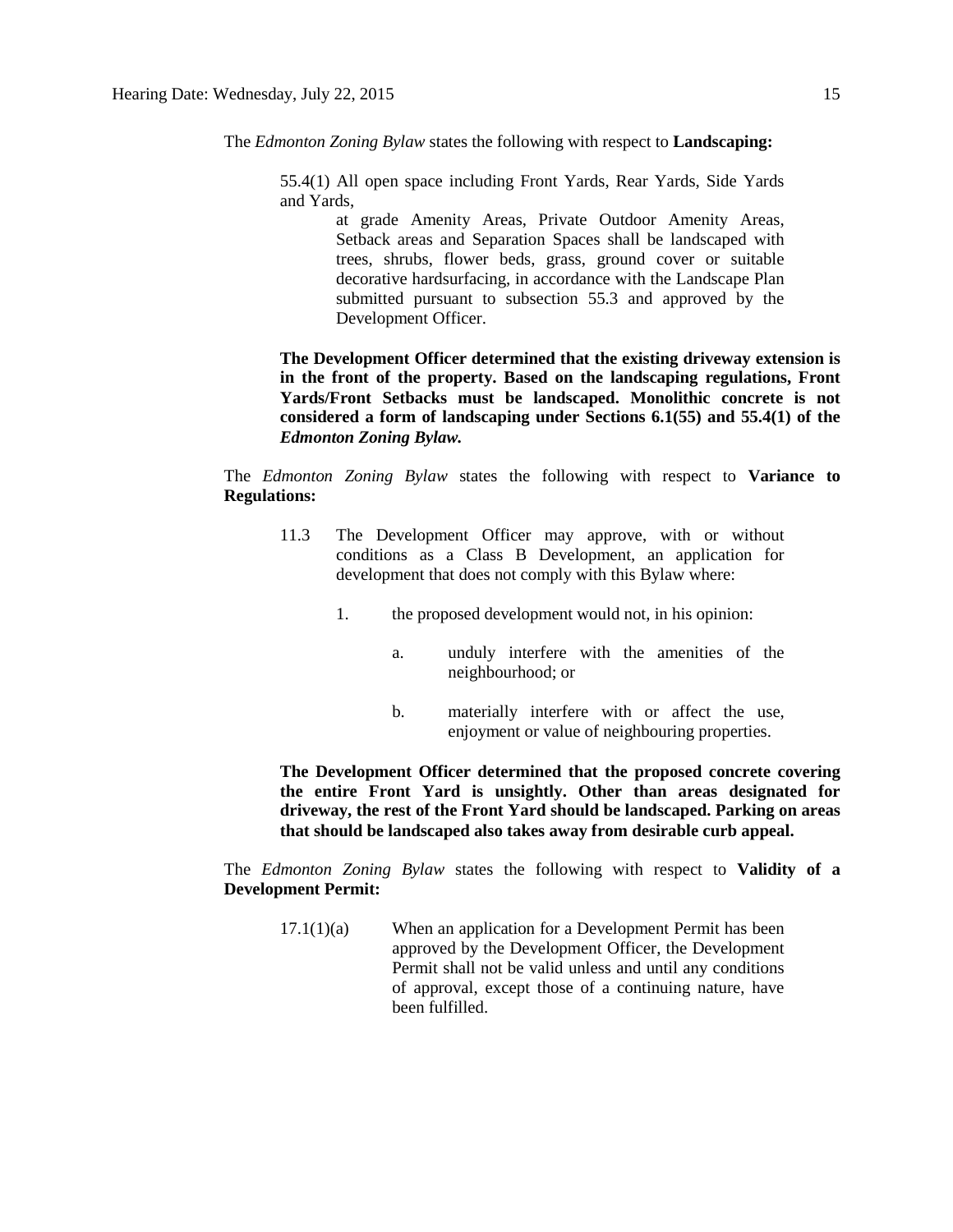**The Development Officer determined that the subject property does not conform to Section 17.1(1)(a) of the** *Edmonton Zoning Bylaw* **because t**he **hardsurfacing and landscaping conditions attached to Development Permit # 48222072-001 for the Single Detached House approval have not been fulfilled as follows:**

**a) "All yards, visible from a public roadway other than a lane, shall be seeded or sodded within eighteen (18) consecutive months of the issuance of an Occupancy Certificate for the development. Alternative forms of landscaping may be substituted for seeding or sodding as specified in Section 55.2(4)(b)."**

Under Section 6.1(40), **Front Yard** is defined as "the portion of a Site abutting the Front Lot Line extending across the full width of the Site, situated between the Front Lot Line and the nearest wall of the principal building, not including projections."



Section 6.1(41) defines **Garage** as "an Accessory building, or part of a principal building designed and used primarily for the storage of motor vehicles and includes a carport".

Section 6.1(69) defines **Parking Area** as "an area that is used for the parking of vehicles. A Parking Area is comprised of one or more parking spaces, and includes a parking pad, but does not include a Driveway".

Section 110.1 states that the **General Purpose** of the **RF1 Single Detached Residential Zone** "is to provide for Single Detached Housing while allowing other forms of small scale housing in the form of Secondary Suites, Semi-detached Housing and Duplex Housing under certain conditions."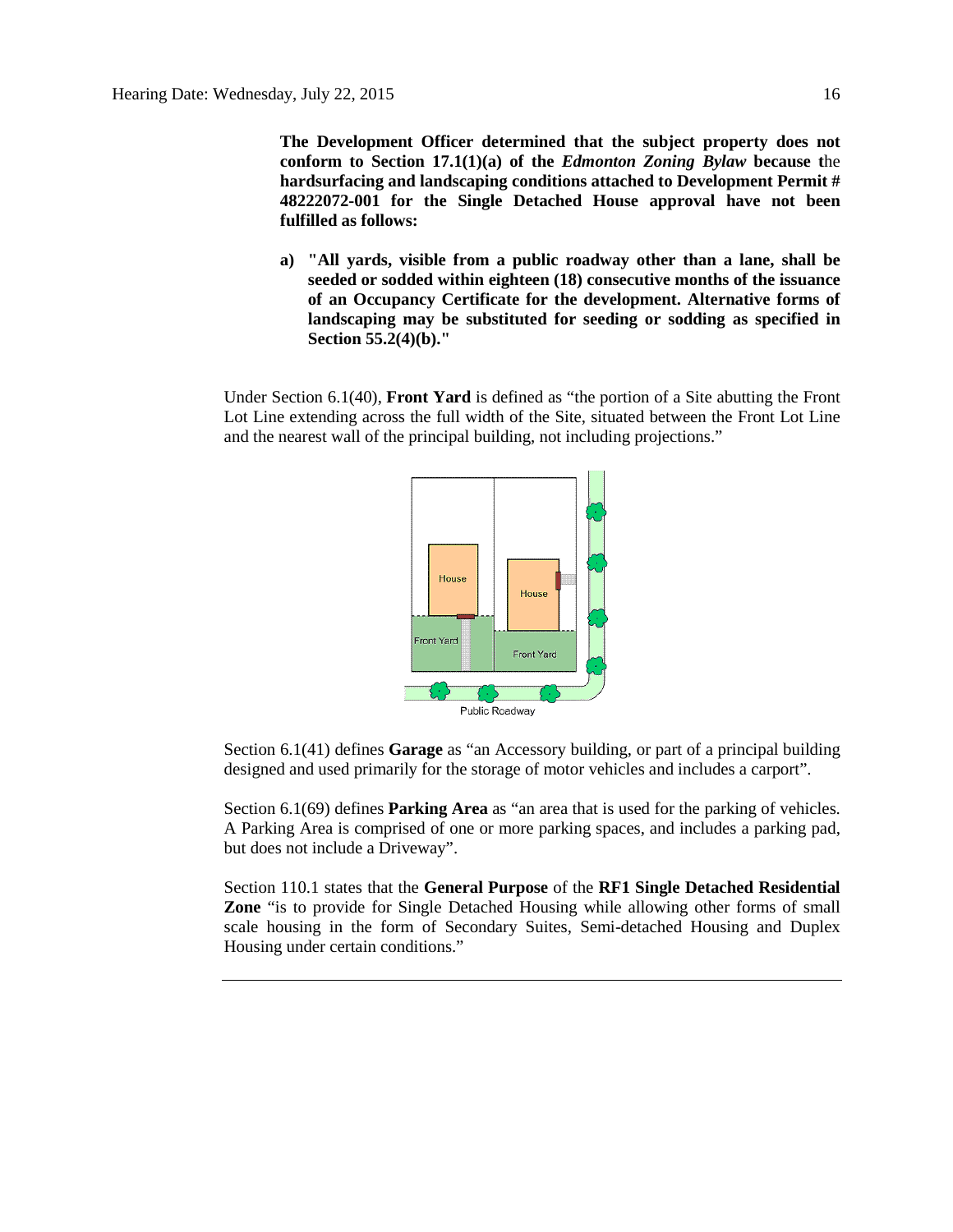Provincial legislation requires that the Subdivision and Development Appeal Board issue its official decision in writing within fifteen days of the conclusion of the hearing. Bylaw No. 11136 requires that a verbal announcement of the Board's decision shall be made at the conclusion of the hearing of an appeal, but the verbal decision is not final nor binding on the Board until the decision has been given in writing in accordance with the Municipal Government Act.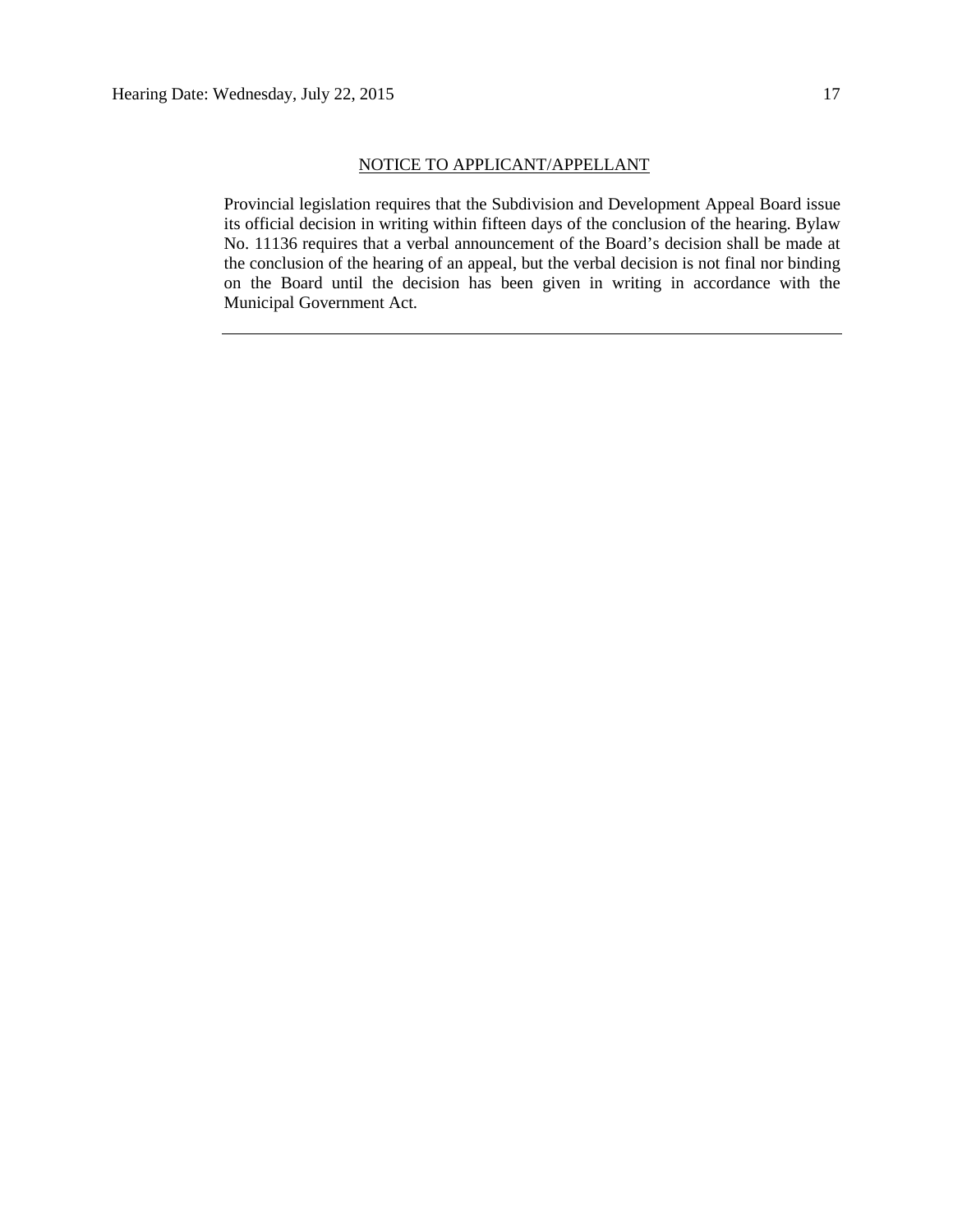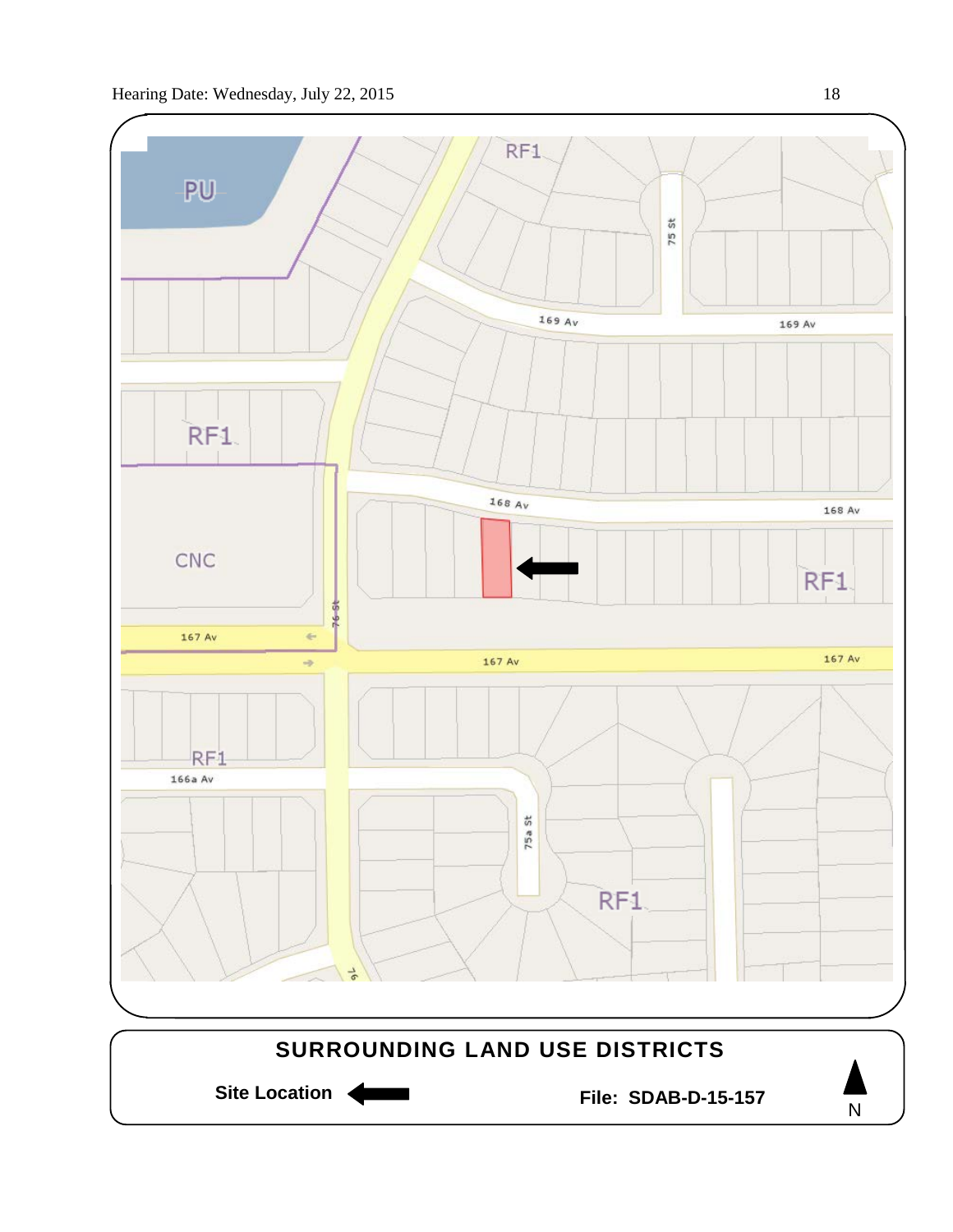| ITEM III: 1:00 P.M. |                                                        | FILE: SDAB-D-15-158                                                                                                                         |  |  |
|---------------------|--------------------------------------------------------|---------------------------------------------------------------------------------------------------------------------------------------------|--|--|
|                     | AN APPEAL FROM THE DECISION OF THE DEVELOPMENT OFFICER |                                                                                                                                             |  |  |
|                     | <b>APPELLANT:</b>                                      |                                                                                                                                             |  |  |
|                     | <b>APPLICATION NO.:</b>                                | 152747801-002                                                                                                                               |  |  |
|                     | <b>APPLICATION TO:</b>                                 | Construct exterior alterations to an<br>existing Single Detached House, existing<br>without permits (driveway extension,<br>2.98m X 10.36m) |  |  |
|                     | <b>DECISION OF THE</b><br>DEVELOPMENT AUTHORITY:       | Refused                                                                                                                                     |  |  |
|                     | <b>DECISION DATE:</b>                                  | June 17, 2015                                                                                                                               |  |  |
|                     | <b>DATE OF APPEAL:</b>                                 | June 30, 2015                                                                                                                               |  |  |
|                     | MUNICIPAL DESCRIPTION<br>OF SUBJECT PROPERTY:          | 17928 - 93 Avenue NW                                                                                                                        |  |  |
|                     | <b>LEGAL DESCRIPTION:</b>                              | Plan 7521610 Blk 40 Lot 13                                                                                                                  |  |  |
|                     | ZONE:                                                  | RF1 Single Detached Residential Zone                                                                                                        |  |  |
|                     | <b>OVERLAY:</b>                                        | N/A                                                                                                                                         |  |  |
|                     | <b>STATUTORY PLAN:</b>                                 | N/A                                                                                                                                         |  |  |

### DEVELOPMENT OFFICER'S DECISION

REFUSED - The proposed development is refused for the following reasons:

1. Section 6.1(26): Driveway means an area that provides access for vehicles from a public or private roadway to a Garage or Parking Area

The existing 3.0 m wide concrete driveway extension abutting the right side property line does not lead to an overhead garage door or parking area. (Section 6.1(26)).

2. Section 55.4(1): All open space including Front Yards, Rear Yards, Side Yards and Yards, at grade Amenity Areas, Private Outdoor Amenity Areas, Setback areas and Separation Spaces shall be landscaped with trees, shrubs, flower beds, grass, ground cover or suitable decorative hardsurfacing.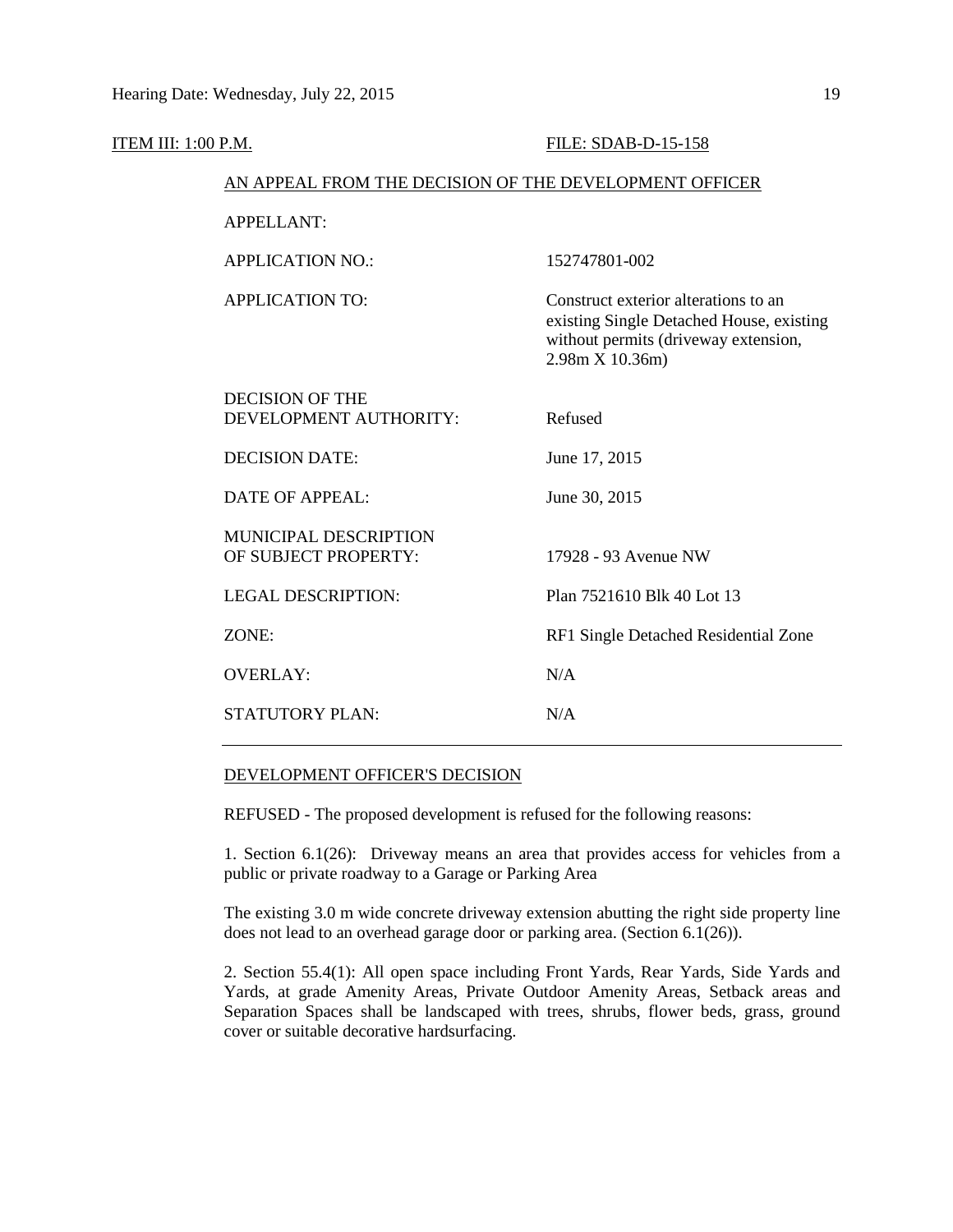The existing driveway extension is in the front of the property. Based on the landscaping regulations, front yards/front setbacks must be landscaped. Monolithic concrete is not considered a form of landscaping. The definition of Landscaping specifically excludes monolithic concrete. (Section 55.4(1)) (Section 6.1(55)(b)).

3. Section  $54.2(2(e))$ : Except as otherwise provided for in this Bylaw, parking spaces, not including Driveways, that are required in accordance with the minimum standards of this Bylaw shall be located in accordance with the following: parking spaces shall not be located within a Front Yard.

The Front yard of this property between the right side property line and the east wall of the front attached garage, is being used for parking. This area should been landscaped and parking is also not allowed within these yards.

4. Section 11.3(1): Given the above observations, the proposed development would unduly interfere with the amenities of the neighbourhood, or materially interfere with or affect the use, enjoyment or value of neighbouring properties in the opinion of the Development Officer.

The existing concrete driveway extension in the front yard is unsightly. Other than areas designated for driveway, the rest of the front yard should be landscaped. Parking on areas that should be landscaped also takes away from desirable curb appeal.

### NOTES:

This Development Permit application "To construct exterior alterations to an existing single detached house (extension to front concrete driveway 2.98 m x 10.36 m)" originated as a Development Compliance Complaint.

Runoff may drain onto the neighbouring property creating a negative impact.

This sort of driveway extension is not characteristic of the neighbourhood, nor allowed in the City of Edmonton.

Unless otherwise stated, all above references to section numbers refer to the authority under the Edmonton Zoning Bylaw 12800.

### APPELLANT'S SUBMISSION

The driveway extension existed when we moved to this property. The driveway was cracked and we replaced it as it was. Our house is located across the street from a school and the school puts no parking signs along our street. The additional parking helps during this time.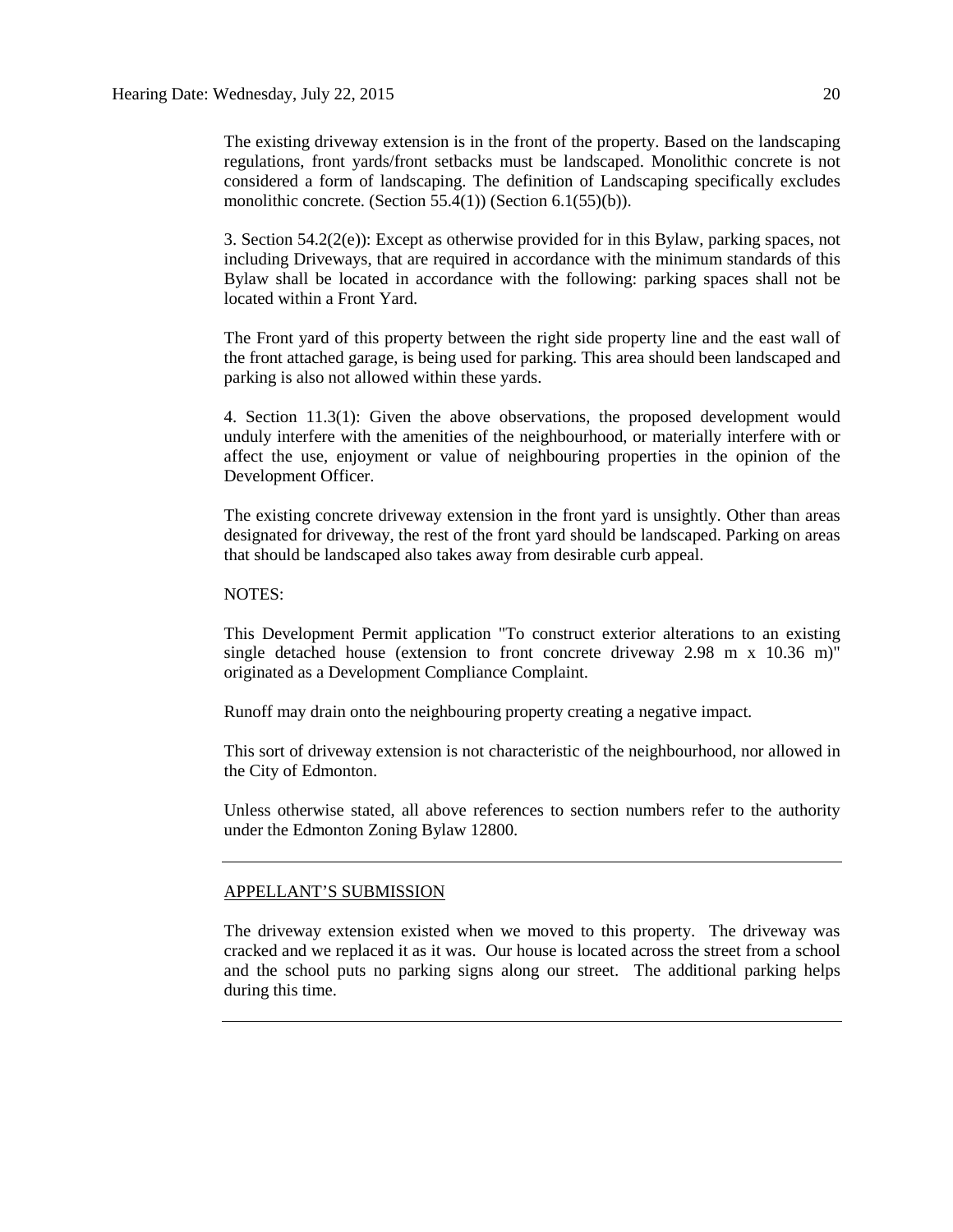### SUBDIVISION AND DEVELOPMENT APPEAL BOARD OFFICER'S COMMENTS

Under Section 110.2(4) of the *Edmonton Zoning Bylaw,* **Single Detached Housing** is a Permitted Use in the RF1 Single Detached Residential Zone.

The *Edmonton Zoning Bylaw* states the following with respect to the **Location of Vehicular Parking Facilities:**

- 54.2(2)(e) Except as otherwise provided for in this Bylaw, parking spaces required in accordance with the minimum standards of this Bylaw shall be located in accordance with the following:
	- i. parking spaces shall not be located within a Front Yard, except Single Detached, Duplex and Semi-detached Housing; and
	- ii. …

**The Development Officer determined that the Front Yard of this property between the right side property line and the east wall of the front attached garage, is being used for parking. This area should be landscaped and parking is also not allowed within these yards.** 

Section 6.1(26) of the *Edmonton Zoning Bylaw* defines **Driveway** as "an area that provides access for vehicles from a public or private roadway to a Garage or Parking Area".

**The Development Officer determined that the existing 3.0 m wide concrete driveway extension abutting the right side property line does not lead to an overhead garage door or parking area as required under Section 6.1(26) of the Bylaw.**

The *Edmonton Zoning Bylaw* defines **Landscaping** as follows:

- 6.1(55) Landscaping means the preservation or modification of the natural features of a Site through the placement or addition of any or a combination of the following:
	- a. soft landscaping elements such as trees, shrubs, plants, lawns and ornamental plantings;
	- b. decorative hardsurfacing elements such as bricks, pavers, shale, crushed rock or other suitable materials, excluding monolithic concrete and asphalt, in the form of patios, walkways and paths; and
	- c. architectural elements such as decorative fencing, walls and sculpture;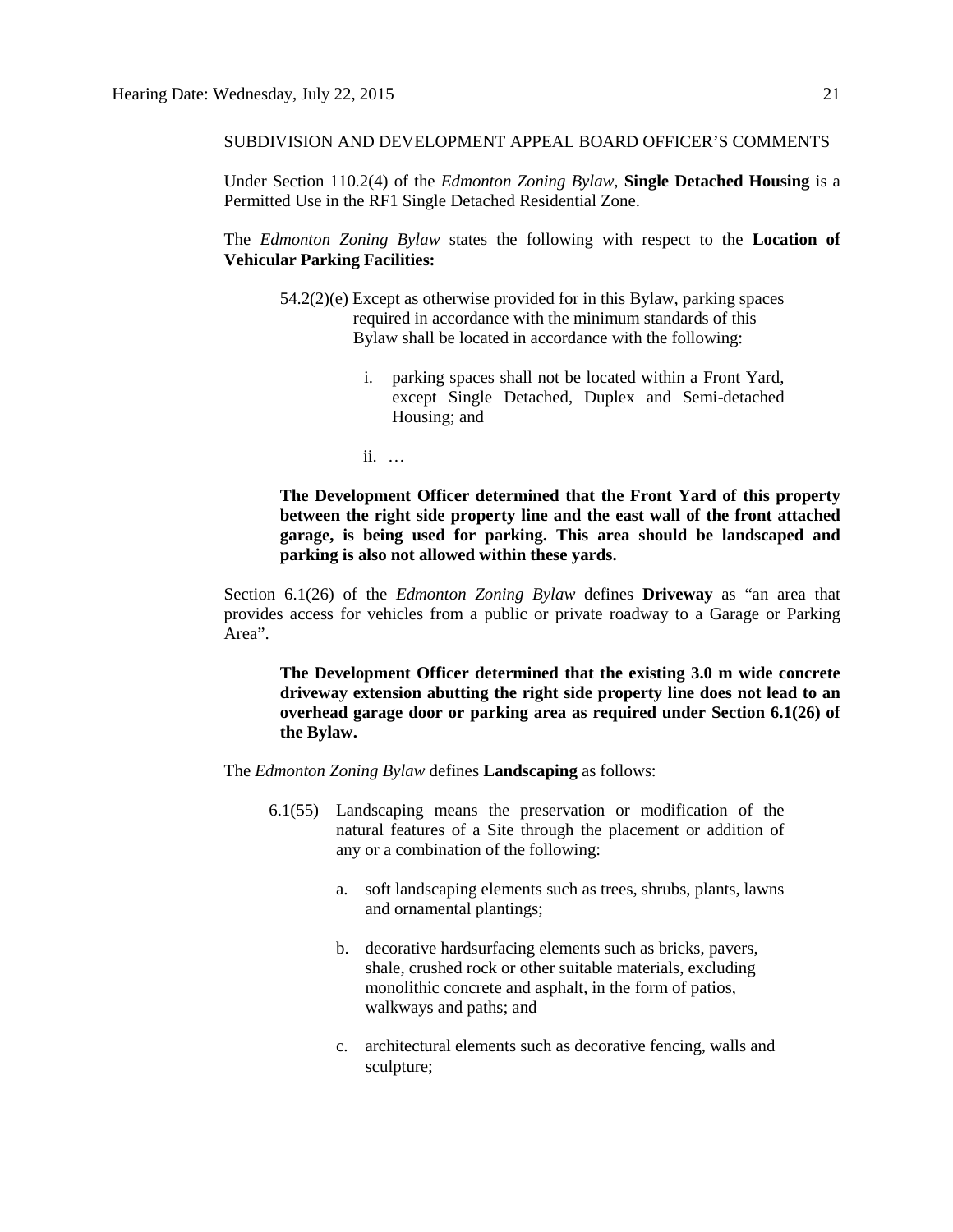The *Edmonton Zoning Bylaw* states the following with respect to **Landscaping:** 

55.4(1) All open space including Front Yards, Rear Yards, Side Yards and Yards, at grade Amenity Areas, Private Outdoor Amenity Areas, Setback areas and Separation Spaces shall be landscaped with trees, shrubs, flower beds, grass, ground cover or suitable decorative hardsurfacing, in accordance with the Landscape Plan submitted pursuant to subsection 55.3 and approved by the Development Officer.

**The Development Officer determined that the existing driveway extension is in the front of the property. Based on the landscaping regulations, Front Yards/Front Setbacks must be landscaped. Monolithic concrete is not considered a form of landscaping under Sections 6.1(55) and 55.4(1) of the**  *Edmonton Zoning Bylaw.* **The definition of Landscaping specifically excludes monolithic concrete.**

The *Edmonton Zoning Bylaw* states the following with respect to **Variance to Regulations:** 

- 11.3 The Development Officer may approve, with or without conditions as a Class B Development, an application for development that does not comply with this Bylaw where:
	- 1. the proposed development would not, in his opinion:
		- a. unduly interfere with the amenities of the neighbourhood; or
		- b. materially interfere with or affect the use, enjoyment or value of neighbouring properties.

**The Development Officer determined that the existing concrete driveway extension in the front yard is unsightly. Other than areas designated for driveway, the rest of the front yard should be landscaped. Parking on areas that should be landscaped also takes away from desirable curb appeal.**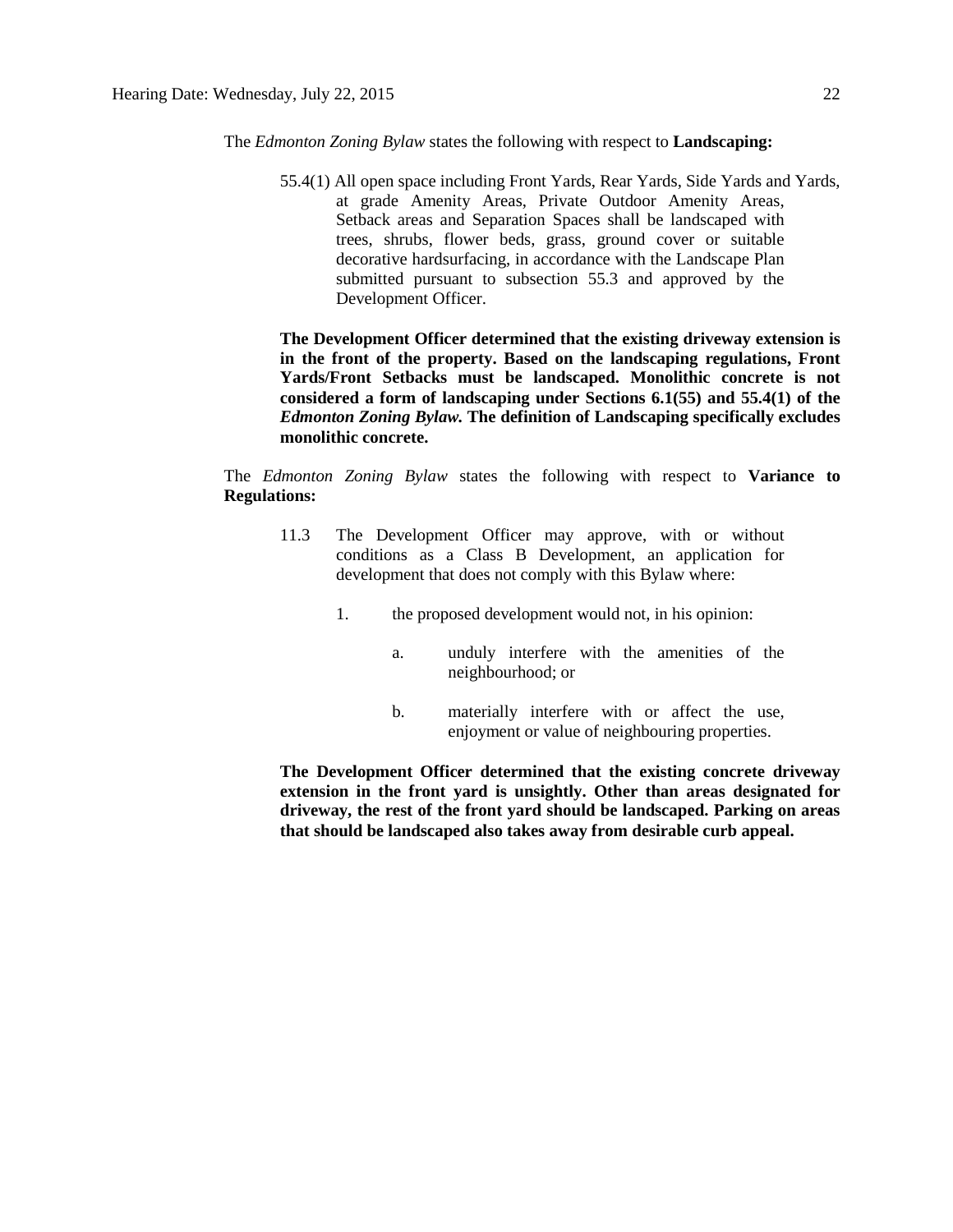Under Section 6.1(40), **Front Yard** is defined as "means the portion of a Site abutting the Front Lot Line extending across the full width of the Site, situated between the Front Lot Line and the nearest wall of the principal building, not including projections."



Section 6.1(41) defines **Garage** as "an Accessory building, or part of a principal building designed and used primarily for the storage of motor vehicles and includes a carport".

Section 6.1(69) defines **Parking Area** as "an area that is used for the parking of vehicles. A Parking Area is comprised of one or more parking spaces, and includes a parking pad, but does not include a Driveway".

Section 110.1 states that the **General Purpose** of the **RF1 Single Detached Residential Zone** "is to provide for Single Detached Housing while allowing other forms of small scale housing in the form of Secondary Suites, Semi-detached Housing and Duplex Housing under certain conditions."

### NOTICE TO APPLICANT/APPELLANT

Provincial legislation requires that the Subdivision and Development Appeal Board issue its official decision in writing within fifteen days of the conclusion of the hearing. Bylaw No. 11136 requires that a verbal announcement of the Board's decision shall be made at the conclusion of the hearing of an appeal, but the verbal decision is not final nor binding on the Board until the decision has been given in writing in accordance with the Municipal Government Act.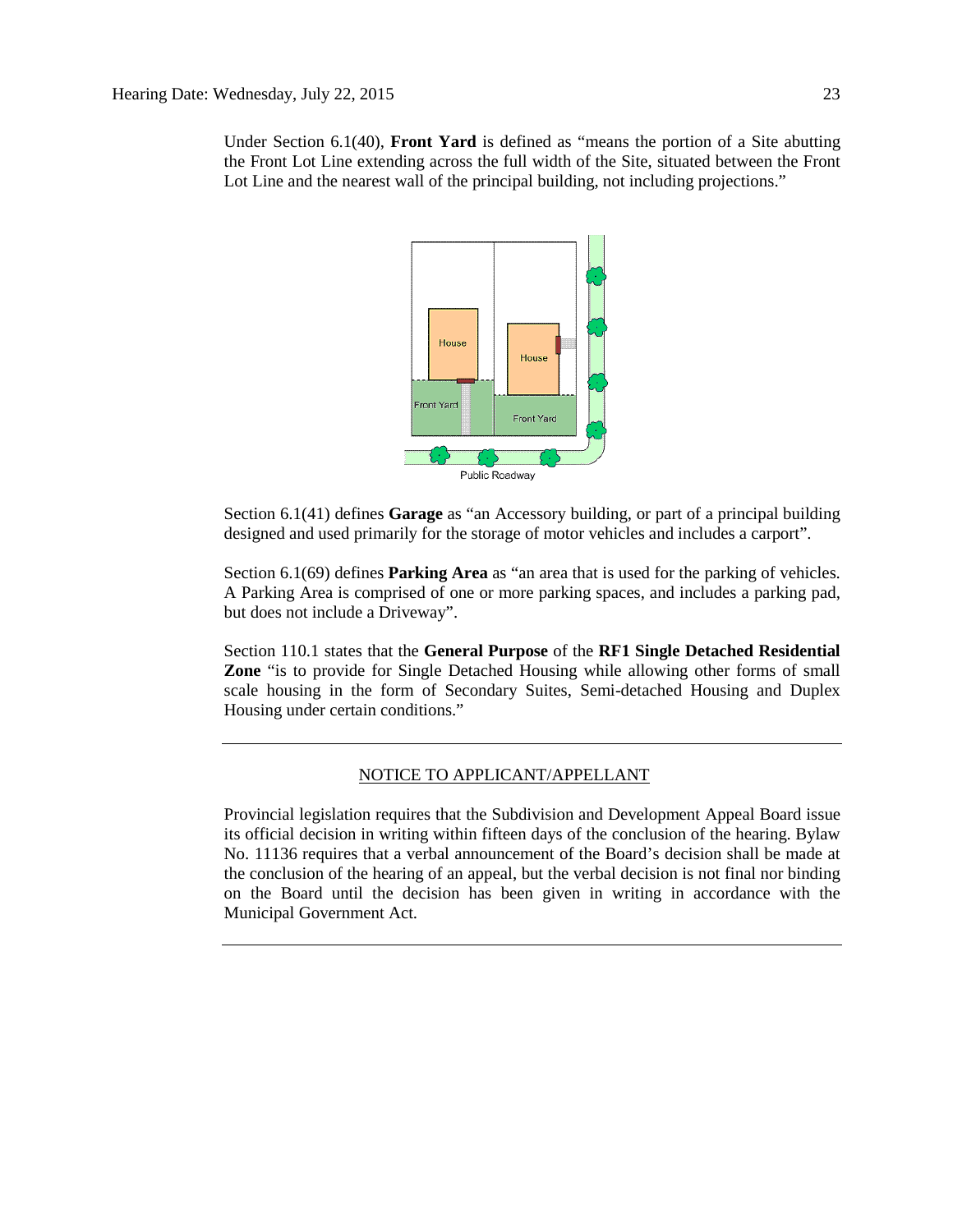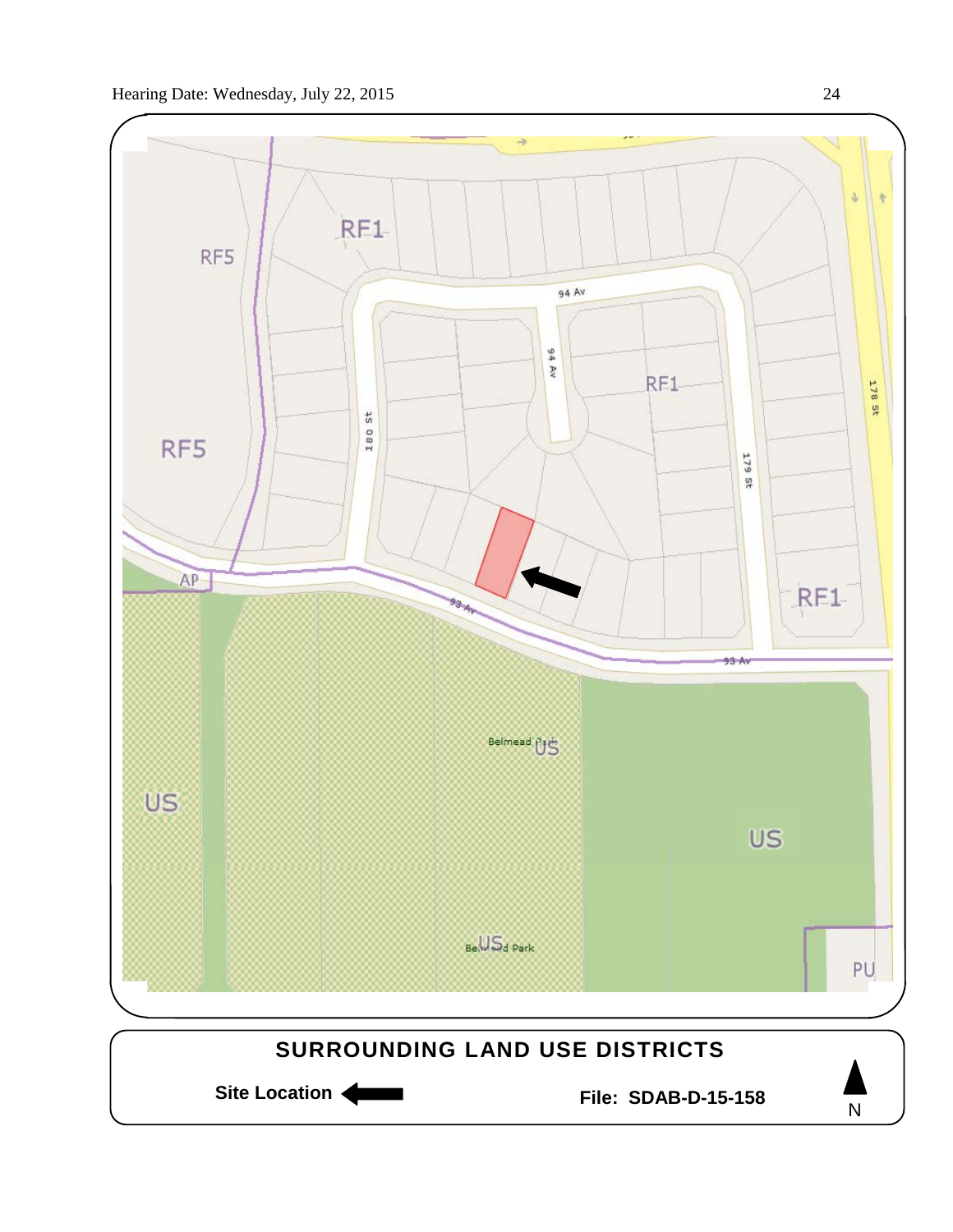| <b>ITEM IV: 2:30 P.M.</b>                        | FILE: SDAB-D-15-159                                                                                         |  |  |  |
|--------------------------------------------------|-------------------------------------------------------------------------------------------------------------|--|--|--|
|                                                  | AN APPEAL FROM THE DECISION OF THE DEVELOPMENT OFFICER BY AN<br><b>ADJACENT PROPERTY OWNER</b>              |  |  |  |
| <b>APPELLANT:</b>                                |                                                                                                             |  |  |  |
| <b>APPLICATION NO.:</b>                          | 092482817-027                                                                                               |  |  |  |
| <b>APPLICATION TO:</b>                           | Construct an addition to an existing rear<br>uncovered deck (irregular, 6.12m x 3.96m<br>@ 1.83m in Height) |  |  |  |
| <b>DECISION OF THE</b><br>DEVELOPMENT AUTHORITY: | Approved with Notices                                                                                       |  |  |  |
| <b>DECISION DATE:</b>                            | June 9, 2015                                                                                                |  |  |  |
| <b>DATE OF APPEAL:</b>                           | June 26, 2015                                                                                               |  |  |  |
| NOTIFICATION PERIOD:                             | Jun 16, 2015 through Jun 29, 2015                                                                           |  |  |  |
| <b>RESPONDENT:</b>                               | Jagdish Masiwal                                                                                             |  |  |  |
| MUNICIPAL DESCRIPTION<br>OF SUBJECT PROPERTY:    | 744 - Welsh Drive SW                                                                                        |  |  |  |
| <b>LEGAL DESCRIPTION:</b>                        | Plan 0820678 Blk 1 Lot 24A                                                                                  |  |  |  |
| ZONE:                                            | RF5 Row Housing Zone                                                                                        |  |  |  |
| <b>OVERLAY:</b>                                  | N/A                                                                                                         |  |  |  |
| <b>STATUTORY PLAN:</b>                           | <b>Southeast Area Structure Plan</b>                                                                        |  |  |  |

### DEVELOPMENT OFFICER'S DECISION

APPROVED - The proposed development is approved subject to the following conditions:

Any future deck development greater than 0.6m (2ft) in height will require development and building permit approvals

Any future deck enclosure or cover requires a separate development and building permit approval.

Immediately upon completion of the exterior alterations, the site shall be cleared of all debris.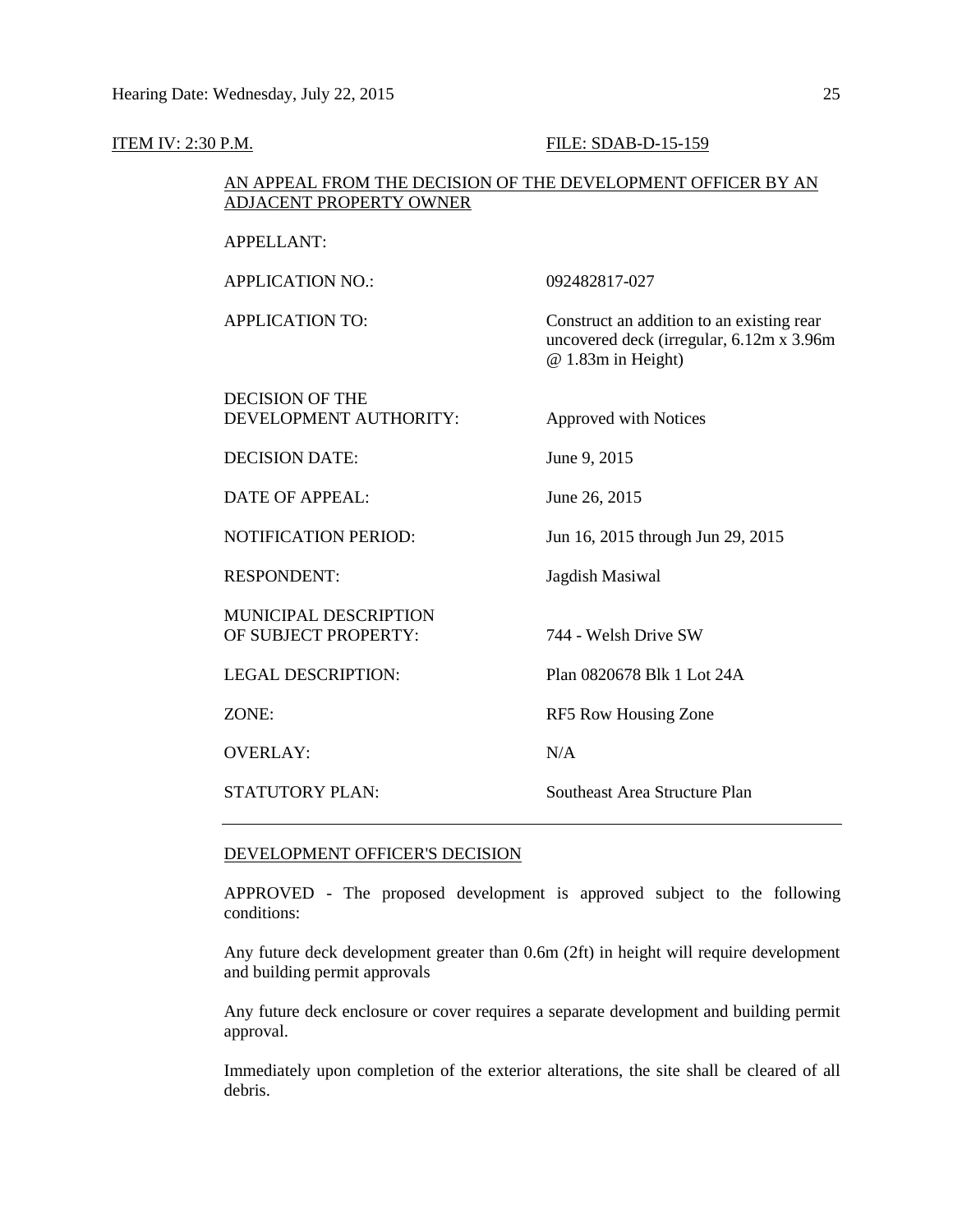As far as reasonably practicable, the design and use of exterior finishing materials used shall be similar to, or better than, the standard of surrounding development.

Privacy screening to prevent visual intrusion onto abutting properties shall be provided to the satisfaction of the Development Officer.

The Outdoor Amenity Area shall be permanently retained as open space, unencumbered by an Accessory building or future additions. (Reference Section 160.4(9)(b))

Maintenance and/or drainage and utility easement(s) may be required between abutting buildings and/or through private yards of one or more Dwellings to ensure adequate access for property, drainage and utility maintenance. (Reference Section 160.4(12))

### ADVISEMENTS:

i.) Lot grades must match the Engineered approved lot grading plans for the area. Contact Drainage Services at 780-496-5500 for lot grading inspection inquiries.

ii.) Unless otherwise stated, all above references to "section numbers" refer to the authority under the Edmonton Zoning Bylaw 12800.

iii.) An approved Development Permit means that the proposed development has been reviewed only against the provisions of the Edmonton Zoning Bylaw. It does not remove obligations to conform with other legislation, bylaws or land title instruments such as the Municipal Government Act, the ERCB Directive 079, the Edmonton Safety Codes Permit Bylaw or any caveats, covenants or easements that might be attached to the Site.

### VARIANCES:

In the opinion of the Development Officer, the variances granted in this application and noted below will not unduly interfere with the amenities of the neighbourhood, nor materially interfere with or affect the use, enjoyment or value of neighbouring properties. (Section 11.3)

Subject to the right of appeal. (Reference Section 21(1).)

1. Section 160.4(4)(b) Relax the requirement that Maximum Site Coverage shall be 28% to allow 30.60%.

Maximum Site Coverage: 77.99m2 (28%) Proposed: 85.24m2 (30.60%) Relaxation: 7.25m2

NOTE: Unless otherwise stated, all above references to section numbers refer to the authority under the Edmonton Zoning Bylaw 12800.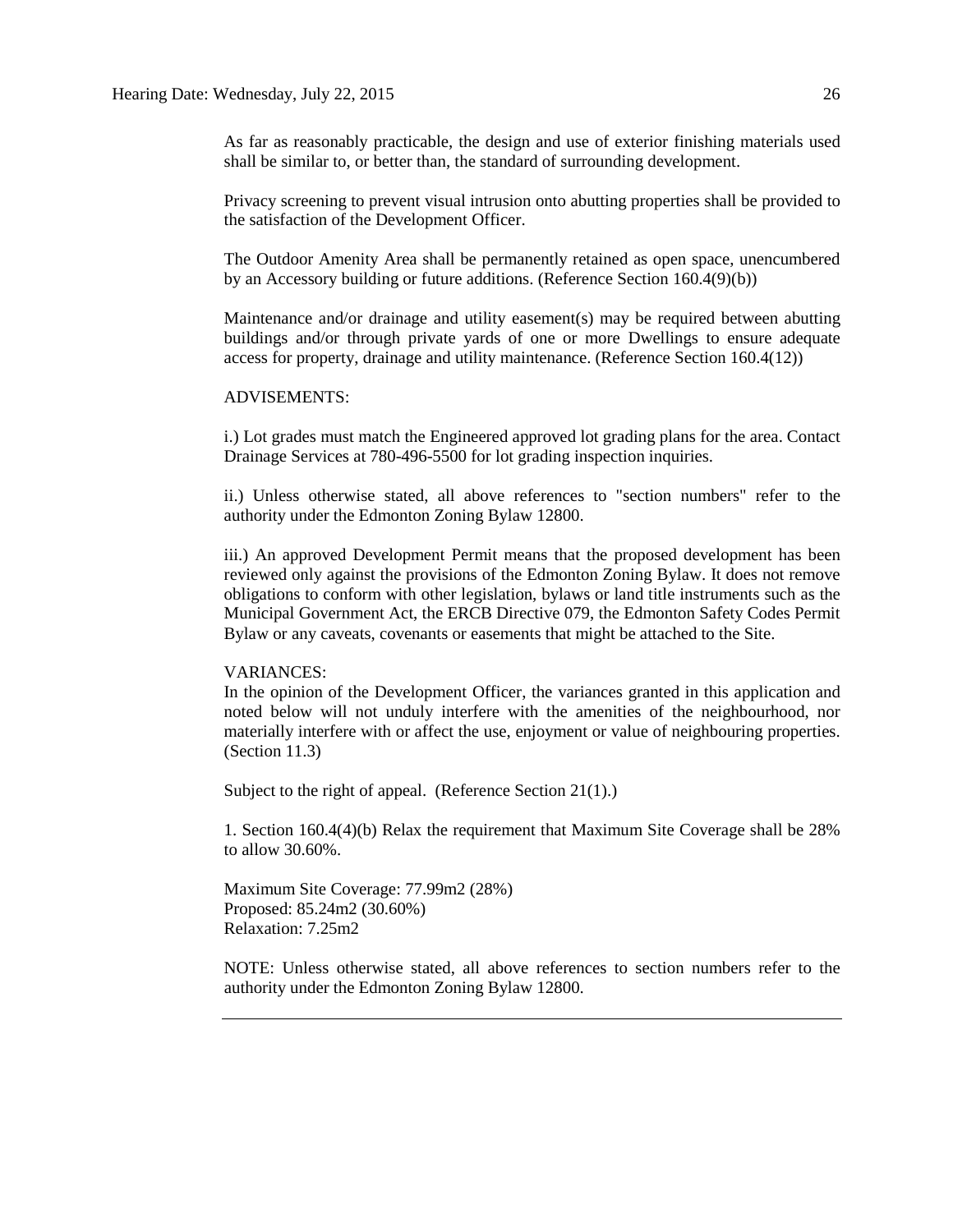### APPELLANT'S SUBMISSION

Appeal the relaxation of bylaw maximum site coverage of 28% to 30.6% that is required for this expansion of the desired deck. Bylaws are in place for a reason so that ALL homeowners are on the same page to how much can be placed on a city lot. This would decrease the overall value of my home and the homes around me for relaxing this Bylaw for one homeowner and not all in this City would then not justify the added cost of the bigger properties. This property in question already has a bylaw/ building code relaxation for the garage that was built on the property since it was built way to close to the back property line and back lane. I believe Bylaws are there for everyone to follow and not bend or brake them for their own require or desired purpose.

### SUBDIVISION AND DEVELOPMENT APPEAL BOARD OFFICER'S COMMENTS

**Row Housing** is a Permitted Use in the RF5 Row Housing Zone under Section 160.2(3) of the *Edmonton Zoning Bylaw.*

Under Section 7.2(6) of the *Edmonton Zoning Bylaw*, **Row Housing** "means development consisting of a building containing a row of three or more Dwellings joined in whole or in part at the side only with no Dwelling being placed over another in whole or in part. Individual Dwellings are separated from one another by a Party Wall. Each Dwelling has separate, individual, and direct access to Grade. This Use Class does not include Stacked Row Housing or Blatchford Townhousing."

Section 160.4(4)(b) of the *Edmonton Zoning Bylaw* states:

The maximum total **Site Coverage** shall be:

a. …

b. for lots not part of a Multi-unit Project Development, maximum Site Coverage shall be in accordance with Table 160.4(4)(b):

| Table 160.4(4) Maximum Site Coverage - Individual Lots |                                    |                       |                                                                                                 |
|--------------------------------------------------------|------------------------------------|-----------------------|-------------------------------------------------------------------------------------------------|
|                                                        | Principal<br>Dwelling/<br>building | Accessory<br>building | Principal building<br>with attached<br>Garage or where<br>parking is<br>provided<br>underground |
| (b) Row<br>Housing - end<br>Dwelling                   | 28%                                | 17%                   | 45%                                                                                             |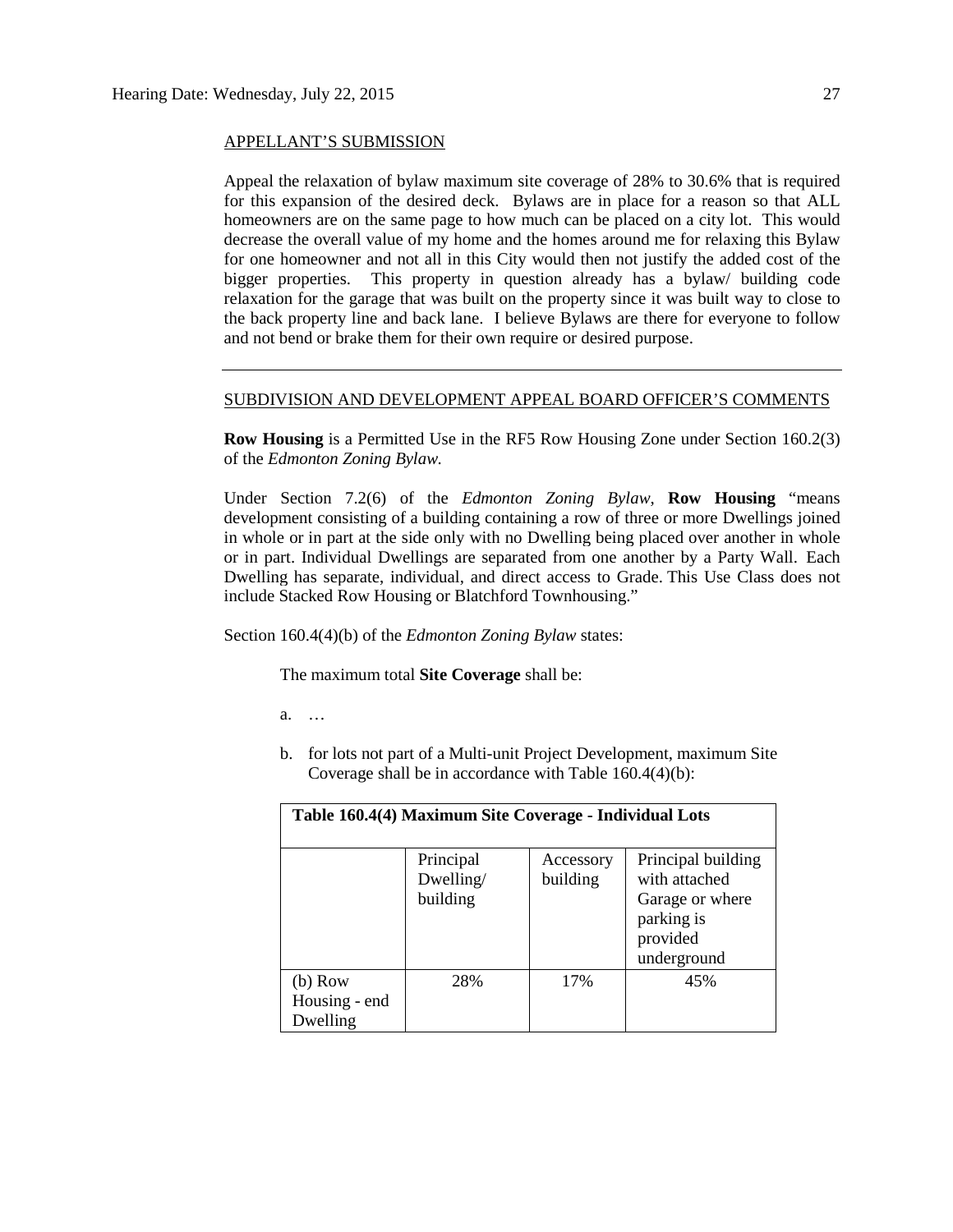**The Development Officer determined that the Maximum Site Coverage is 77.99 metres squared or 28%. The Proposed Site Coverage is 85.25 metres squared or 30.60%. The Development Officer therefore granted a relaxation of 7.25 metres squared or 2.6%.**

The *Edmonton Zoning Bylaw* states the following with respect to **Variance to Regulations:** 

- 11.3 The Development Officer may approve, with or without conditions as a Class B Development, an application for development that does not comply with this Bylaw where:
	- 1. the proposed development would not, in his opinion:
		- a. unduly interfere with the amenities of the neighbourhood; or
		- b. materially interfere with or affect the use, enjoyment or value of neighbouring properties.

**The Development Officer determined that the variances granted in this application will not unduly interfere with the amenities of the neighbourhood, nor materially interfere with or affect the use, enjoyment, or value of neighbouring properties.**

Section 6.1(74) defines **Platform Structures** as "structures projecting from the wall of a building that may be surrounded by guardrails or parapet walls. Common structures include: balconies, raised terraces and decks."

Section 6.1(93) states the following:

**Site Coverage** means the total horizontal area of all buildings or structures on a Site which are located at or higher than 1.0 m above Grade, including Accessory buildings or Structures, calculated by perpendicular projection onto a horizontal plane from one point located at an infinite distance above all buildings and structures on the Site. This definition shall not include:

- a. steps, eaves, cornices, and similar projections;
- b. driveways, aisles and parking lots unless they are part of a Parking Garage which extends 1.0 m or more above Grade; or
- c. unenclosed inner and outer courts, terraces and patios where these are less than 1.0 m above Grade;

Section 160.1 states that the **General Purpose** of the **RF5 Row Housing Zone** "is to provide for relatively low to medium density housing, generally referred to as Row Housing."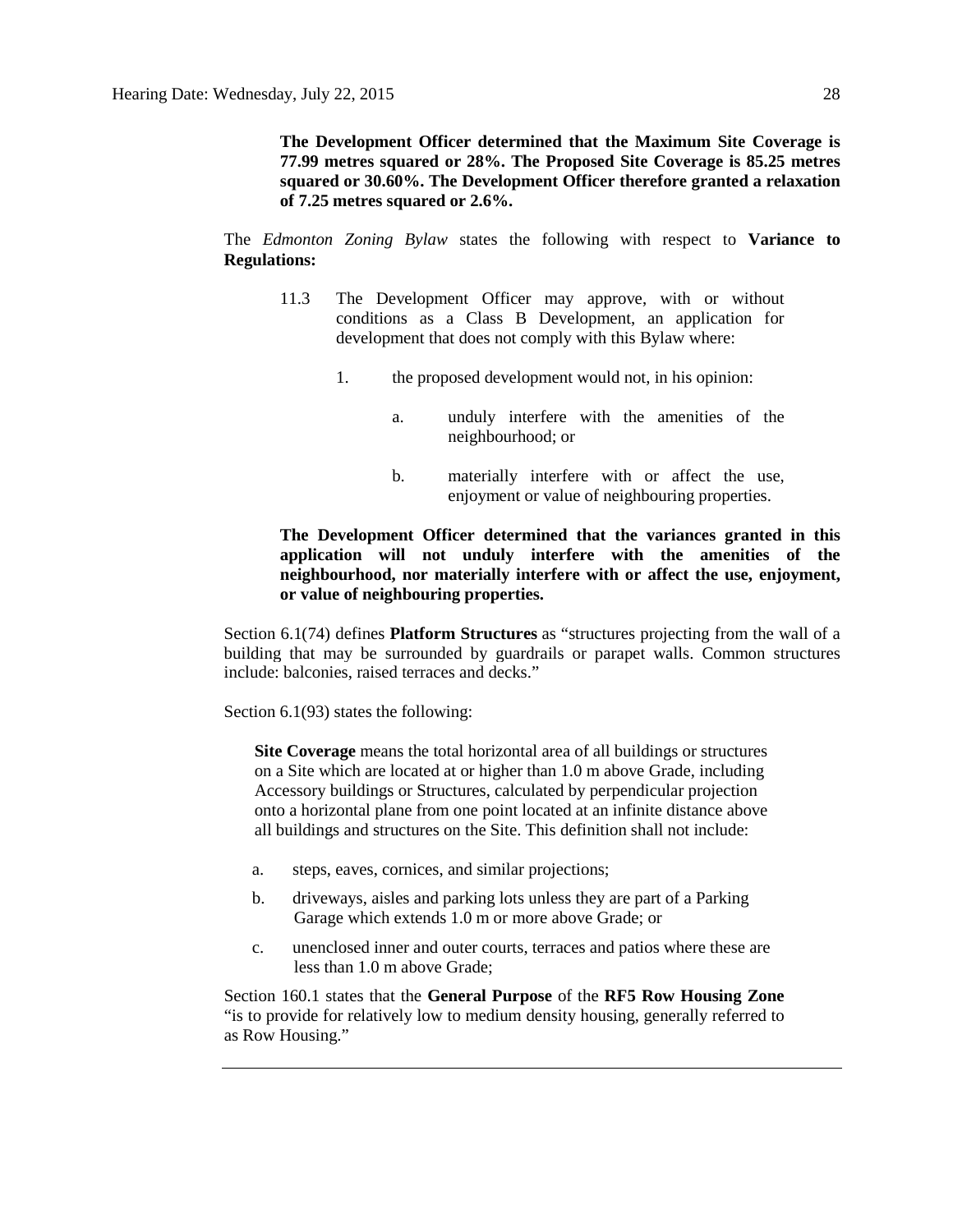### NOTICE TO APPLICANT/APPELLANT

Provincial legislation requires that the Subdivision and Development Appeal Board issue its official decision in writing within fifteen days of the conclusion of the hearing. Bylaw No. 11136 requires that a verbal announcement of the Board's decision shall be made at the conclusion of the hearing of an appeal, but the verbal decision is not final nor binding on the Board until the decision has been given in writing in accordance with the Municipal Government Act.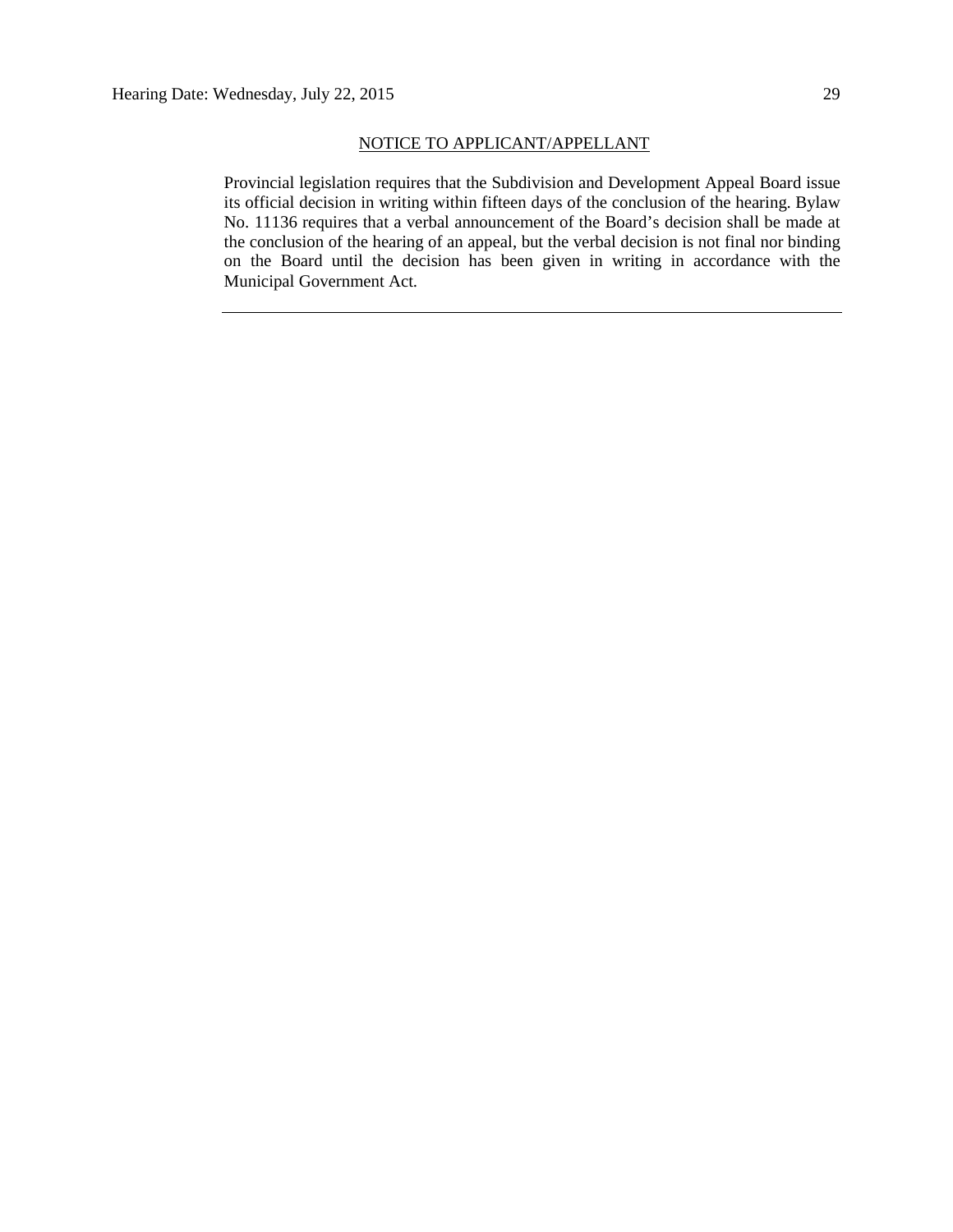